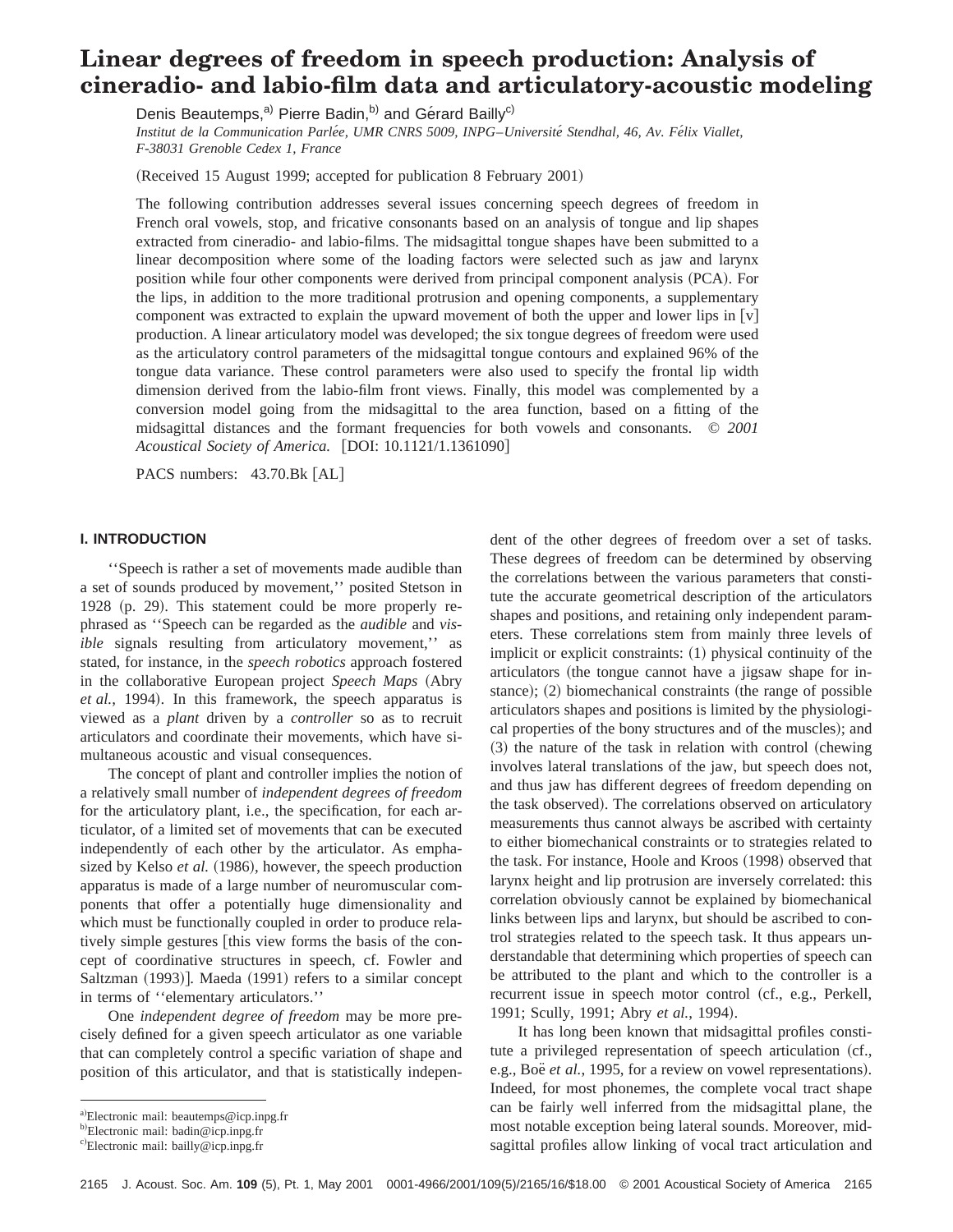the resulting acoustics. Articulatory models can therefore be viewed as one of the most efficient means of manipulating vocal tract shapes, and midsagittal profiles as a privileged interface between *motor control* on the one hand and *acoustic and visual* modules of the speech production system on the other hand. Developing and evaluating such articulatory models finally constitutes a good means for identifying the degrees of freedom of speech articulators.

Among the large number of studies devoted to articulatory modeling since the seventies, two main approaches can be identified: *functional articulatory modeling*, where the position and shape of articulators are algebraic functions of a small number of articulatory parameters, and explicit *biomechanical modeling*, where the position and shape of articulators are computed from physical simulations of the forces generated by muscles and of their consequences on the articulators.

In linear articulatory models, the relations between articulator positions and shapes and the control parameters can either be defined in geometrical terms, in which case the degrees of freedom of the articulatory plant are decided *a priori* and fitted to the data *a posteriori* (cf., e.g., Coker and Fujimura, 1966; Liljencrants, 1971; Mermelstein, 1973), or based on articulatory data measured on one or several subjects, in which case the degrees of freedom of the plant emerge from the data (cf., e.g., Lindblom and Sundberg, 1971; Maeda, 1990; Stark et al., 1996).

The general approach of biomechanical articulatory models consists in modeling muscular forces and articulator structure by means of methods inspired from mechanical analysis and numerical simulation (cf., e.g., Perkell, 1974; Wilhelms-Tricarico, 1995; Laboissière et al., 1996; Payan and Perrier, 1997). These models present the advantage of being physical models with intrinsic dynamics, although necessarily extremely simplified, but their control remains very complex, in particular due to the high number of degrees of freedom represented by each individual muscle command. Sanguineti et al.'s (1998) work constitutes a good illustration of this. They fitted, with their model, the articulator shapes and positions measured from the x-ray database already used by Maeda  $(1990)$  and determined, by optimization, the commands of the 17 muscles involved in their model. They identified then, by linear component analysis applied in the socalled  $\lambda$ -space corresponding to the biomechanical tongue control parameter space, the synergies between these commands, and showed that six independent components could account for most of the data variance of the midsagittal tongue shape. These first six components are closely related to the degrees of freedom that could be extracted directly from the original x-ray contours (Maeda, 1990). It thus appears that, from the point of view of the degrees of freedom, such complex biomechanical models are not a prerequisite to the accurate description of static speech articulation.

Rather than developing *a priori* complex biomechanical models with degrees of freedom in large excess and then reducing this high dimensionality based on articulatory data, we have adopted a dual approach in the present work. More precisely, our objectives were to determine the linear degrees of freedom of one subject's articulators in the midsagittal plane, and to build an *articulatory-acoustic plant* that could be considered a faithful and coherent representation of this subject's articulatory and acoustic capabilities.

The present paper describes our approach to this problem:  $(1)$  design of the corpus and collection of articulatoryacoustic data for one subject,  $(2)$  analysis of the data and extraction of the independent linear degrees of freedom of the articulators, and  $(3)$  the development of a linear articulatory-acoustic model based on these degrees of freedom.

## **II. ARTICULATORY AND ACOUSTIC DATA ACQUISITION METHODOLOGY**

## **A. The experimental setup: Synchronized cineradioand labio-film**

Cineradiography was chosen as the best compromise between good spatial and temporal resolutions for the articulatory data. This technique, which has been used successfully for speech studies at the Strasbourg Phonetic Institute (cf., e.g., Bothorel *et al.*, 1986), was used in synchrony with the video labiometric method developed at ICP by Lallouache  $(1990)$  (cf. also Badin *et al.* 1994a). The recordings were performed at the Strasbourg Schiltigheim Hospital, France. The subject's head was positioned at a distance of 50 cm from the x-ray emitter and 20 cm from the radiance amplifier. An aluminum filter was placed in the lip region to avoid overexposure of the lips, thus improving the contrasts in this region (cf. Bothorel *et al.*, 1986). The vocal tract images produced by the radiance amplifier were captured and recorded by a 35-mm film camera. The subject's lips, painted in blue to allow the lip contours to be extracted by an image processing procedure, were recorded using a video camera. Both cameras were operating at a rate of 50 frames per second. The speech signal, captured by a directional microphone placed at a distance of 10 cm from the subject's mouth, was synchronously recorded.

## **B. The subject**

The choice of the set of subjects always poses a dilemma: a single subject study surely reduces the generality of the work but allows us to gather rich and detailed data, whereas a study with a larger panel of subjects may permit us to draw some general conclusions but limits the extent of the data that can be practically acquired and processed.

Under the auspices of the European collaborative project *Speech Maps, Abry et al.* (1994) aimed to gather a variety of converging and complementary articulatory/acoustic data for one subject uttering the same speech material in a controlled manner in different experimental setups. This policy resulted in a large set of data of potential use in speech production modeling, such as vocal tract acoustic transfer functions (Djéradi *et al.*, 1991), acoustic and aerodynamic pressure and flow in the tract (Stromberg *et al.*, 1994; Badin *et al.*, 1995; Shadle and Scully, 1995), electropalatography data (Badin *et al.*, 1994b), and more recently 3D MRI vocal tract images (Badin et al., 1998, 2000) and video face data (Badin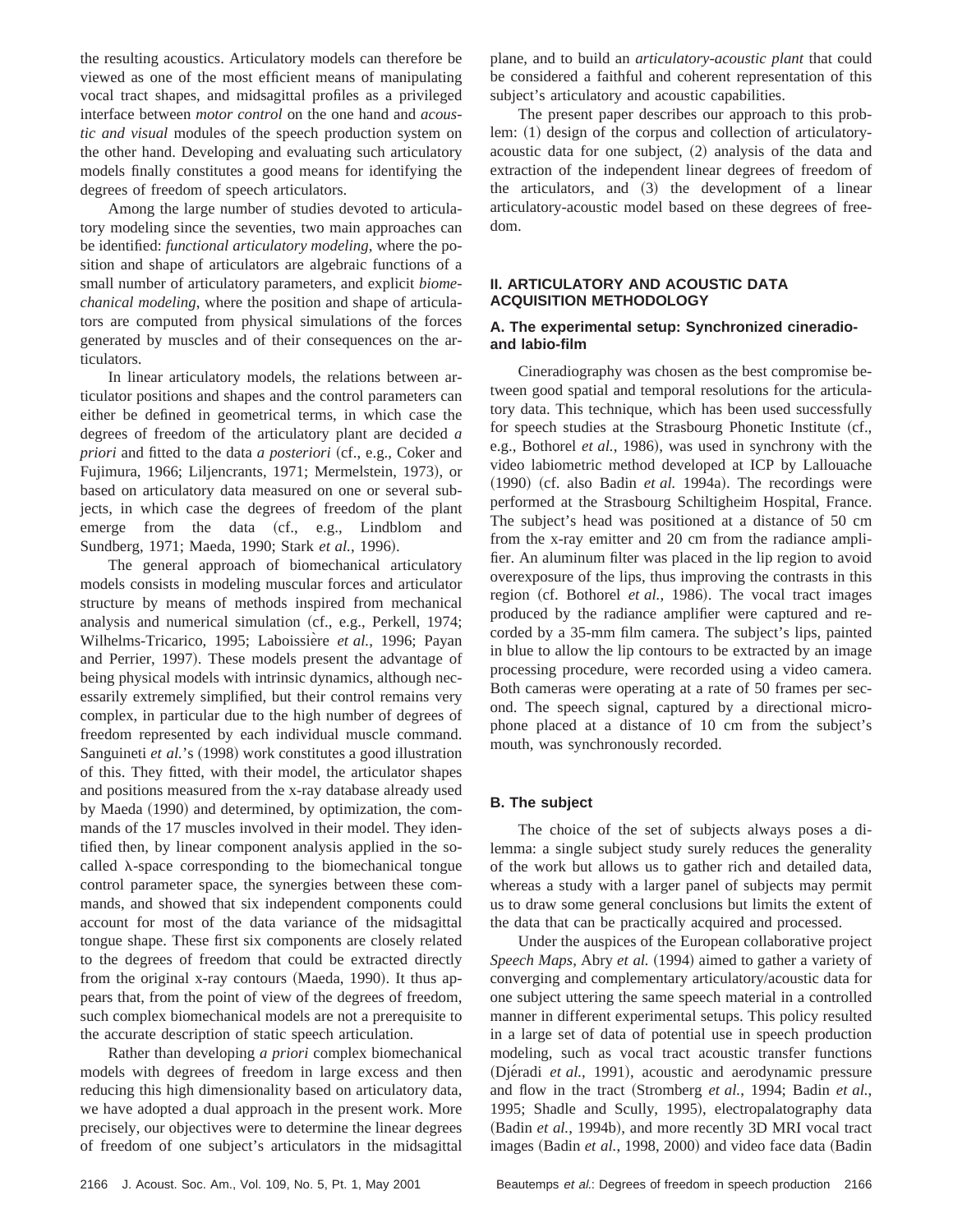TABLE I. Corpus used for the cineradiographic recordings.

| $ a\right $                                                                                                                                                    |  |
|----------------------------------------------------------------------------------------------------------------------------------------------------------------|--|
| [pavapavipavupivipivupivy]<br>[pazapazipazupizipizupizy]<br>[pa3apa3ipa3upi3ipi3upi3y]<br>[abaabiabuibiibuiby]<br>[adaadiaduidiiduidy]<br>[agaagiaguigiiguigy] |  |

*et al.*, 2000). As the present study was conducted in the framework of this project, the same subject was therefore chosen as a *reference* subject.

## **C. The corpus**

As mentioned in the previous section, one of the major aims of the present study was to determine the degrees of freedom of a subject's articulators for speech, excluding any other nonspeech movements. Attaining this goal would ideally require recording a large corpus of speech material containing all possible combinations of phonemes. This is obviously not practical in general, and particularly inappropriate in the case of cineradiography, due to health hazards related to this method. The corpus was thus designed to include as many combinations of Vowel Consonant Vowel (VCV) sequences as possible in a very limited amount of time.

The voiced French plosive and fricative consonants  $C = [vzz]$  were chosen in six vocalic contexts involving the four French extreme vowels  $V=[aiuy]:aCa, aCi, aCu,$ iCi, iCu, iCy. It was assumed that the voiceless cognates of these consonants correspond approximately to the same articulation. The presence of voicing was expected to simplify the tracking of formants during fricative consonants. The French [1] was excluded because of the impossibility of getting information on the lateral channels from midsagittal x-ray pictures. Nasals were also excluded because velar movements do not directly influence other articulators movement (although nasal vowels in French seems to imply some additional tongue backing compared to other vowels, cf., e.g., Zerling, 1984), and will thus be studied in the near future. Finally the French  $\lceil \frac{g}{g} \rceil$  was also not included because it was not hypothesized to require extra degrees of freedom for the midsagittal profile. The extreme vowels were expected to represent the most extreme vocalic articulations in French. Moreover, the fricative items were interspersed with  $[p]'s$  in order to allow the estimation of subglottal pressure during the fricatives as the intraoral pressure during the closure of [p] (Demolin *et al.*, 1997). In addition, a series of connected vowels [aɛeiyuoø] was recorded in order to test formant/cavity affiliation hypotheses (Bailly, 1993). Finally, the corpus duration could be reduced to about 24.5 s of signal (actually leading to  $1222$  pictures), with the following distribution of phonemes: 30 [ai], 12 [u], 6 [y], 6 [vz $\frac{1}{2}$ bdg], 18 [p]. Table I presents the complete corpus.

## **D. Processing of the x-ray and video images**

For each picture, the sagittal contours were first drawn by hand from a projection of the picture onto a piece of



FIG. 1. Example of manually drawn *VT* contours and associated articulatory measures: upper lip protrusion *ProTop*, lower lip protrusion *ProBot*, upper lip elevation *LipTop*, jaw height *JawHei*, jaw advancement *JawAdv*, tongue tip advancement *TngAdv*, tongue tip height *TngTip*, tongue floor height *Tng-Flo*, tongue bottom *TngBot*, height of the larynx top *LarTop*, height of the larynx bottom *LarHei*, *x/y* coordinates of the hyoid bone *XHyoid,YHyoid*.

paper, digitized by a scanner, and finally 11 subcontours were hand-edited by means of an interactive software. These subcontours correspond to different articulators or vocal tract regions: the upper and lower lips, the hard palate, the velum, the different components of the pharynx, the larynx, the tongue, the jaw, and the hyoid bone. Figure 1 presents an example of the resulting midsagittal contour. Note that rigid structures (hard palate, jaw, hyoid bone) were not drawn again for each image, but were given reference contours that best fitted most of the shapes observed on the whole set of images; for these structures, the operator's task was then only to optimally position the reference shapes for each image by roto-translation. This procedure presented four advantages:  $(1)$  the operator's task was made easier and faster;  $(2)$ it reduced the noise due to manual drawing;  $(3)$  it avoided the difficulty of precisely determining reference landmarks such as incisor edges from images where the contrast is not always very high;  $(4)$  it offered the possibility of determining in a straightforward manner the positions of these rigid bodies in the midsagittal plane (see the discussion on jaw analysis below).

Concerning the lips, the blue of the video front lip images was converted into absolute black by means of an analogue Kroma-key, and the inner contour was then automatically determined by simple adapted thresholding (cf. Lallouache, 1990, or Badin et al., 1994a, for more details).

#### **E. Articulatory measurements**

Before going into some details, it is useful to specify the midsagittal coordinate system attached to the skull structure and used in this study. The lower edge of the upper incisors is given arbitrary  $x/y$  coordinates  $(5,10)$  in cm. The *x*-axis is positive in the *posterior* direction of the head (toward the back), and negative in the *anterior* direction (toward the nose); the *y*-axis is positive in the *superior* direction (toward the brain), and negative in the *inferior* direction (toward the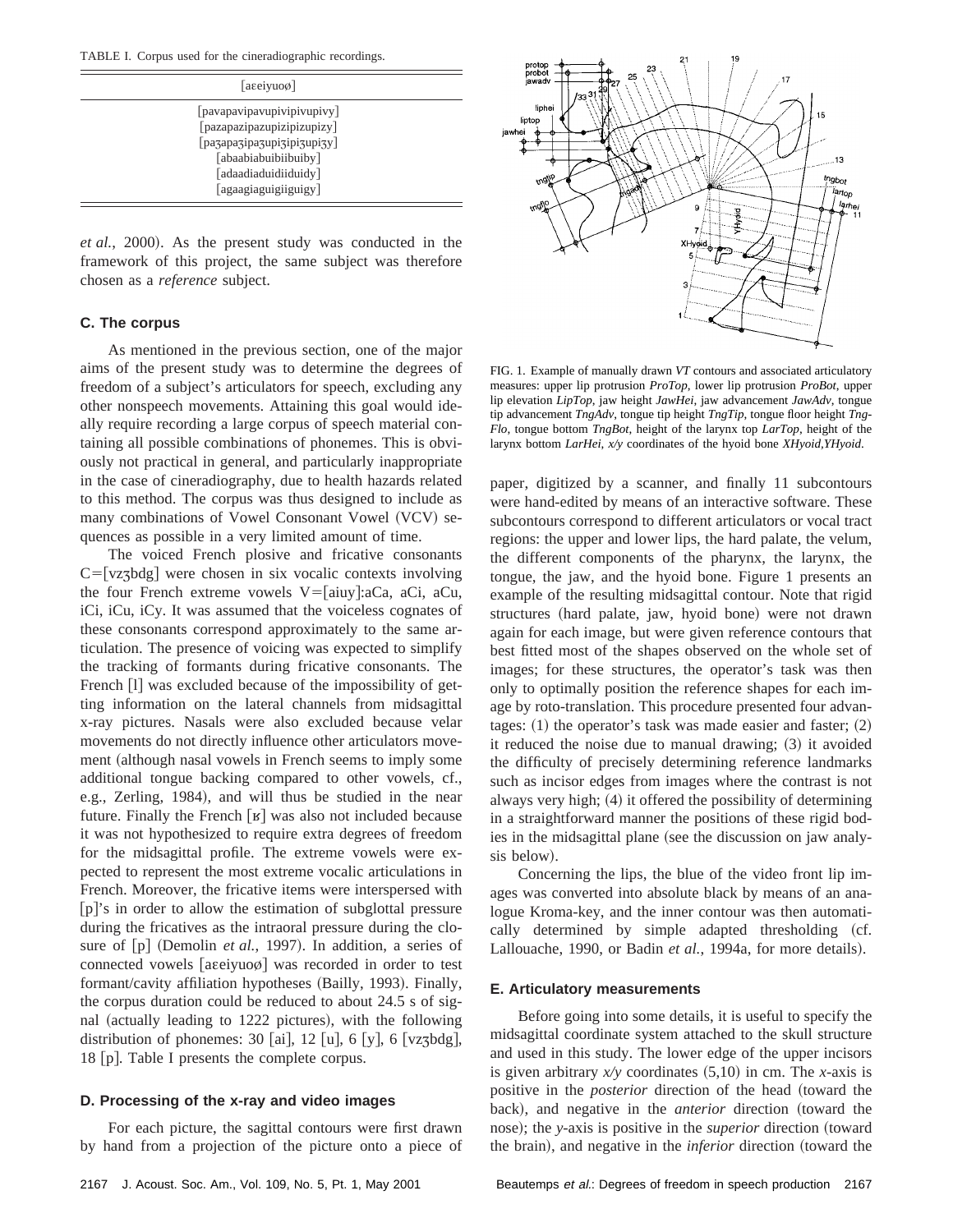feet). Finally, it happens that the direction of the *maxillary occlusal plane* (defined as the plane "given by the tips of the central incisors and at least two other maxillary teeth on opposite sides of the mouth," Westbury, 1994), is oriented at an angle of 4.6° from the  $y=0$  axis.

The values of a number of geometrical parameters (see Fig. 1) have been determined from the midsagittal contours: upper *ProTop* and lower *ProBot* lip protrusions, upper lip elevation *LipTop*, jaw height *JawHei*, jaw advancement *JawAdv*, tongue tip advancement *TngAdv* and height *TngTip*, tongue floor height *TngFlo*, tongue bottom *TngBot*, height of the larynx top *LarTop* and bottom *LarHei*, *x*/*y* coordinates of the hyoid bone *XHyoid*, *YHyoid*. In addition, three parameters were extracted from the video front views of the lips: lip height *B*, lip width *A*, and the intra-labial lip area *S*.

Note that the distance between the upper and lower lips can be determined either from the midsagittal profile *LipHei* or from the front view *B*: as expected, the two measures are very close to each other, *B* being less accurate when the lip opening is close to zero, particularly for the rounded vowels  $\lceil$ uy $\rceil$ , due to the fact that the subject's upper lip tends to mask the intra-labial orifice in such cases. The correlation coefficient between the measures is 0.99, while the rms error is 0.1 cm.

The articulators are expected to follow relatively smooth trajectories due to their long time responses  $(cf., e.g., the jaw$ characteristic resonance frequency of 5–6 Hz mentioned by Sorokin *et al.*, 1980). Deviations of geometric measures from their smooth trajectories revealed that the noise added by the whole chain of acquisition was in the range of 1-mm peak-to-peak.

#### **F. Midsagittal contours**

A semi-polar grid has been used to describe the midsagittal contours, as has traditionally been done since Heinz and Stevens (1965) or Maeda (1979). However, as proposed by Gabioud (1994), two parts of this grid have been made adjustable in order to follow the movements of the larynx  $(gridlines 1 to 6, line 1 being the lowest one near the glottis)$ and the movement of the tongue tip (in fact, the *tongue blade*, defined as the linguistic class *coronal articulation*; grid lines 24 to 28). This grid presents a double advantage:  $(1)$  the number of intersection points between the grid and the tongue contour is constant, whatever the extension of the tongue tip or of the larynx, which is a crucial feature for further statistical analysis:  $(2)$  the fact that the measurement grid follows tongue tip movements implies that all the points in the vicinity of the tongue tip present a behavior close to that of *flesh-points*, i.e., points mechanically attached to the tongue surface, which is more than just a description of tongue shape (this is useful when recovering tongue contours from flesh-points coordinates measured by electromagnetic articulometry; see Badin et al., 1997). Finally, a third part of the grid has been introduced to describe the alveolar dental cavity with adjustable grid lines (grid lines 29 to 33) equally spaced between the tongue tip and the lower edge of the upper incisor. The inner and outer vocal tract midsagittal contours intersect thus the grid lines at  $2\times33$  points; each contour can thus be represented by the 33-element vector

(referred to as  $Int$  and  $Ext$ ) of the abscissa of these intersection points along the grid lines. Note that, as mentioned by Westbury (1994), the dimensionality of the articulators may change depending on the coordinate system used. For instance, a point running on a fixed circle appears to have two *linearly* independent degrees of freedom in a Cartesian system, but only one single degree of freedom in a polar coordinate system. The choice of the dynamically adjustable semi-polar grid system seems a good solution to avoid artificial overdimensionality.

The velum is terminated in the midsagittal plane by the uvula. It can be in contact with the upper surface of the tongue, however, without creating a real constriction in the vocal tract, since air remains free to flow on each side. This fact has been approximately taken into account by making the velum artificially thinner by a factor linearly increasing from 0 at its extremity to about 40% at its base, and by shifting the result so as to align its posterior wall with the pharyngeal wall.

## **G. Formants**

The speech signal was digitized at 16 kHz, and the first four formant values were estimated using LPC analysis with a 20-ms window centered on the times where the midsagittal views were acquired, leading to formant trajectories sampled at 50 Hz. Because of the background noise due to the x-ray emitter, the signal-to-noise ratio was rather poor  $(about 25$ dB), and thus some of the formants had to be hand-edited. This was done in reference to another version of the same corpus recorded by the subject in good recording conditions. The *F*1/*F*2 and *F*1/*F*3 spaces for the pooled vowels and consonants are shown in Fig. 2.

# **III. ANALYSIS OF THE INDEPENDENT LINEAR DEGREES OF FREEDOM OF THE MIDSAGITTAL CONTOURS**

## **A. Principles**

#### **1. Identifying degrees of freedom**

As mentioned in Sec. I, the approach taken in the present study to determine the degrees of freedom of the various speech articulators is based on articulatory data obtained from one *subject* producing a given *corpus* in a given *language*.

In general, speech articulators possess excess degrees of freedom, i.e., a given articulation can be achieved by means of different combinations of the available degrees of freedom of the articulators (cf. bite-block experiments performed by Lindblom *et al.*, 1979). Control strategies finally aim at recruiting these degrees of freedom when they are needed to attain given articulatory/acoustic/visual goals, and leaving them free to anticipate other goals whenever possible (this is one basic principle of *coarticulation*!. In the present data driven approach, the problem is to decide the repartition of the variance of the measured articulatory variables between the different variables associated with the degrees of freedom. The present work rests on a common consideration in speech motor control modeling: what is explained by the biomechanics of the speech plant does not need to be worked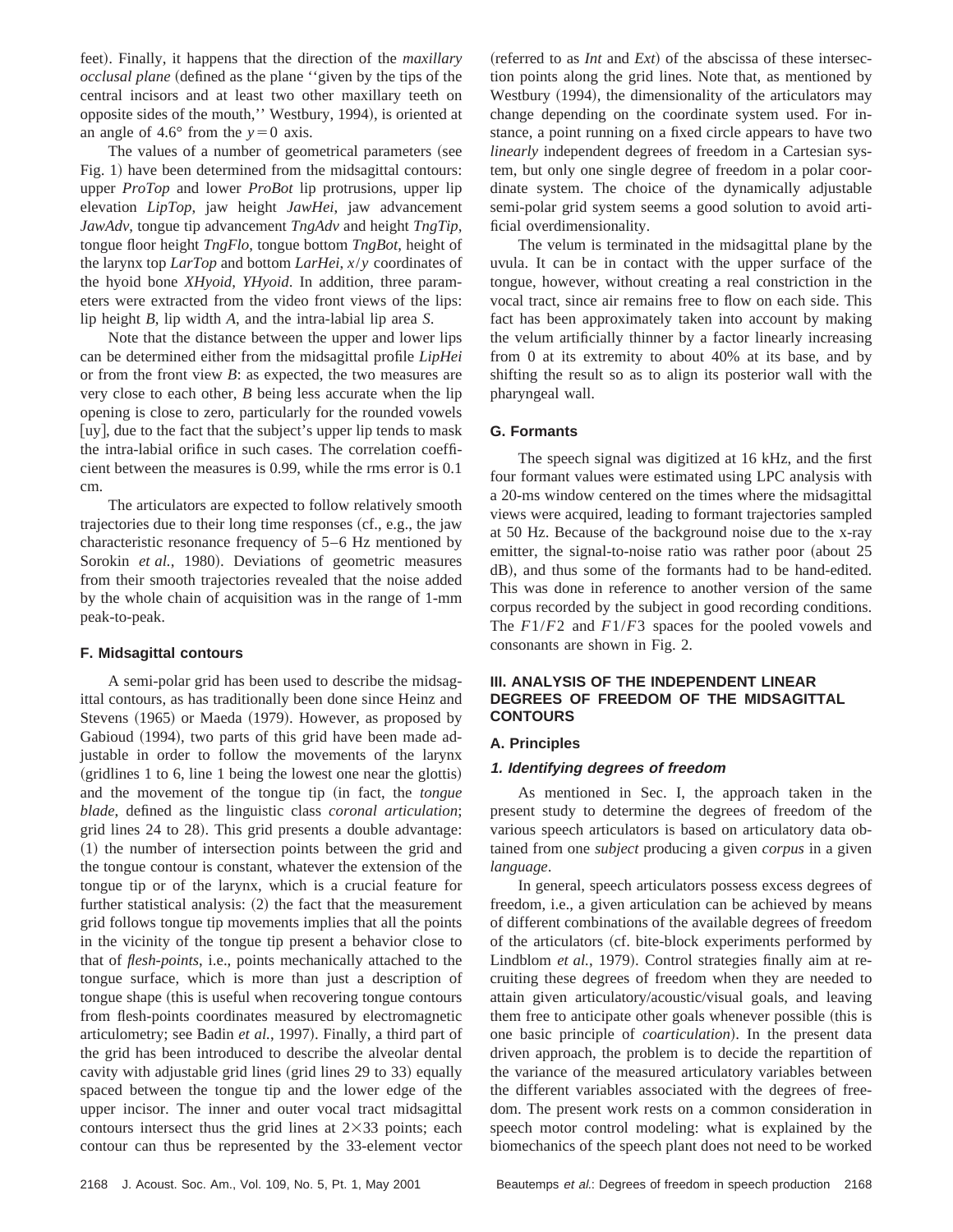

FIG. 2. Measured  $F2/F1$  (top) and  $F3/F1$  (bottom) formant spaces (in Hz) for the vowels and consonants pooled.

out by the controller (Abry *et al.*, 1994; Perrier *et al.*, 1996, 2000). In other words, any correlation observed between the articulatory variables should be used to reduce the number of degrees of freedom of the articulators. However, this approach must be carefully balanced by another criterion, the *biomechanical likelihood*. For instance, if larynx height and lip protrusion are inversely correlated due to the subject's articulatory control strategy (cf., e.g., Hoole and Kroos, 1998), two separate degrees of freedom should nevertheless be considered, even at the price of some residual correlation between the corresponding parameters.

#### **2. Linear component analysis**

Another important assumption in the present work is the *linearity* of the analysis and of the associated model: the shape data vectors *DT* are decomposed into linear combinations of a set of basic shape vectors *BV* weighted by loading factors *LF*, in addition to their average *neutral* shape *DT*:

 $DT=\overline{DT}+LF\cdot BV$ .

Each loading factor *LFi* corresponds to an independent linear component, if its cross correlation with the other loadings is zero over the corpus of data. The dimensionality of the articulators' shapes and positions can thus be explored by classical linear analysis techniques such as principal component analysis (PCA) and linear regression analysis, as carried out by Maeda (1990, 1991), whose approach largely inspired the present work.

Maeda's approach to this decomposition was to iteratively determine each linear component in the following way:  $(1)$  the loading factor *LFi* is determined from the data as described below;  $(2)$  the associated basis shape vector *BVi* is determined by the linear regression of the current residual data for the whole corpus over  $LFi$ ;  $(3)$  the corresponding contribution of the component is computed as the product of the loadings by the basis shape vector, and is finally subtracted from the current residue in order to provide the next residue for determining the next component.

For some of the linear components, the loading factors were arbitrarily chosen as the centered and normalized values of specific geometric measurements extracted from the contours, such as jaw or larynx height. For the other linear components, loading factors were derived by standard PCA applied to specific regions of the tongue contour.

Note that the solution of this type of linear decomposition is not unique in general: PCA delivers optimal components explaining the maximum data variance with a minimum number of components, but Maeda's linear component analysis allows a certain room of maneuver to control the nature and repartition of the variance explained by the components (for instance to make them more interpretable in terms of control), at the cost of a suboptimal variance explanation.

In this rest of this section, the various geometric measures are studied using statistical linear analysis in order to determine the correlations between these articulatory variables and to determine the degrees of freedom of the articulatory plant.

## **B. Jaw**

The tongue is naturally identified as an important articulator in speech production, and its midsagittal contours, obtained from x-ray profile views of the vocal tract, have been the focus of most modeling efforts. The jaw has long been recognized as one of the main speech articulators, because it carries both the tongue and the lips. Its specific contribution to tongue shape has been clearly identified and related to the phonetic features of vowels (Lindblom and Sundberg, 1971). The dimensionality of jaw motion has been studied by many researchers (cf., e.g., Westbury, 1988; Edwards and Harris, 1990; Ostry *et al.*, 1997). The jaw, a rigid body, possesses six geometrical degrees of freedom (three rotations and three translations); however, it appears that for speech, movements are mostly restricted to the midsagittal plane if the rotation around the jaw axis is neglected (cf., e.g., Ostry *et al.*, 1997), which reduces the degrees of freedom of the jaw to three. From simple geometrical considerations, it is clear that the position of the jaw as a rigid body in a plane is uniquely defined by one rotation (defined here as *JawRot*) and by the two *x/y* translations of a reference point attached to the body, chosen as the upper edge of the lower incisors (defined here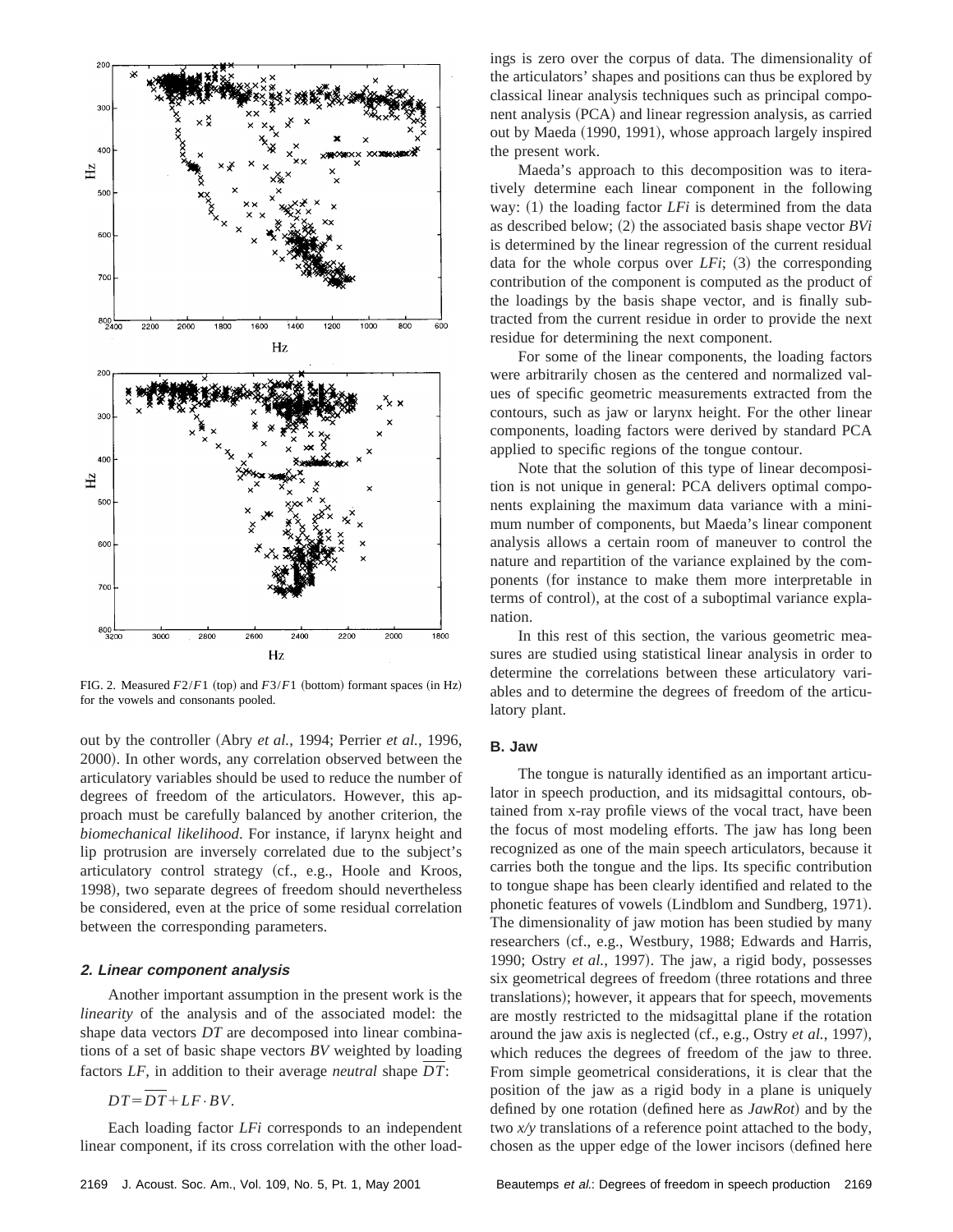

FIG. 3. Dispersion of the lower incisor upper edge superimposed on the contours of the hard palate and of the jaw.

as *JawHei* and *JawAdv*; see Fig. 1). Figure 3 displays the resulting distribution of lower incisor position for the whole corpus.

PCA was applied to the centered—but nonnormalized jaw position data *JawAdv* and *JawHei*. The first component explains 97.0% of the *JawAdv* and *JawHei* data variance. The overwhelming importance of this component could be predicted intuitively from the fact that the standard deviations of *JawAdv* and *JawHei* are, respectively, about 0.075 and 0.419 cm.

The jaw height component *JH* corresponding to the first degree of freedom of the jaw data was thus defined as the *JawHei* variable centered on its mean and normalized by its standard deviation. A second component, corresponding to jaw advance, *JA* was defined as the residue of *JawAdv* centered and normalized once the linear contribution of *JH* was removed. It can be concluded that for the present subject and corpus, the jaw possesses two independent degrees of freedom in the midsagittal plane, although the second component would have a rather limited influence on the tongue and the lips, as will be discussed further. The jaw was observed to be most retracted for labio-dentals: indeed this retraction allows the lower incisors and the upper lip to get in contact. Maximum jaw protrusion was observed for the coronal fricative  $[z]$ : this facilitates the creation of a constriction between the anterior region of the tongue blade and the front region of the alveolar ridge.

#### **C. Tongue**

The tongue shape is defined by the vector *Int* of the abscissa of its intersections with the grid lines. Since the jaw carries the tongue, the contribution of its movements should first be subtracted from tongue movements to maintain some biomechanical likelihood. However, due to the complexity of the muscular links between tongue and jaw (cf., e.g., Sanguineti *et al.*, 1998), it is very difficult to separate tongue movements induced by jaw movements from those due to active actions of tongue muscles themselves. In a study involving three subjects (including the subject of the present



FIG. 4. Standard deviation (in cm) against gridline number for the inner contour of the vocal tract for the successive residues when the effect of the parameters are removed one by one (Raw data: solid line; data after suppression of the contribution of *JH* " $\bigcirc$ ," then of *TB* "+," then of *TD* " $\times$ , and finally of  $TT$  ''\*'').

study), Bailly *et al.* (1998) showed that the slope of the regression line that links jaw height and tongue abscissa can be substantially greater than unity (by almost 100%). This means that tongue movements are apparently larger than the associated jaw movements, indicating that the subjects tend to actively move both jaw and tongue in synergy. In such a case, the passive tongue movement due to jaw movement needs to be determined. However, for the present subject, this synergy was rather weak compared to that of the other subjects (regression slopes lower than  $1.15$ ), and did not need to be taken into account: the *JH* parameter was directly considered as the first linear loading factor for each element of *Int*, and the corresponding prediction coefficients were obtained as the coefficients of the linear regression between *Int* and *JH* computed over all the items. Finally, the residual vector *Int\_JH*, computed as the difference between predicted and measured values, for all the items, represents the tongue shape from which the contribution of the jaw has been removed.

The variance of the original *Int* data and the variance of the *Int\_JH* residual data can be examined in Fig. 4 in terms of standard deviation (i.e., as the square root of the variance), as a function of grid line number. Table II gives, in addition, the global percentage of the total *Int* data variance explained by  $JH$  (numerical column 1).

The influence of the second jaw parameter *JA* upon tongue contours will be addressed later in this section.

The next step of the analysis consisted of extracting the degrees of freedom of the residual vector *Int\_JH*. Gabioud (1994) showed that PCA applied to the whole tongue contour led to poor modeling of the tongue tip, even using three components. It was thus decided to apply PCA separately to the tongue body (gridline  $7$  to  $24$ ) and to the tongue tip (lines 24 to 28).

A first PCA procedure was thus applied to the residues of the 18 points considered for the tongue body, *Int\_JH*(7:24). The first two components were retained. The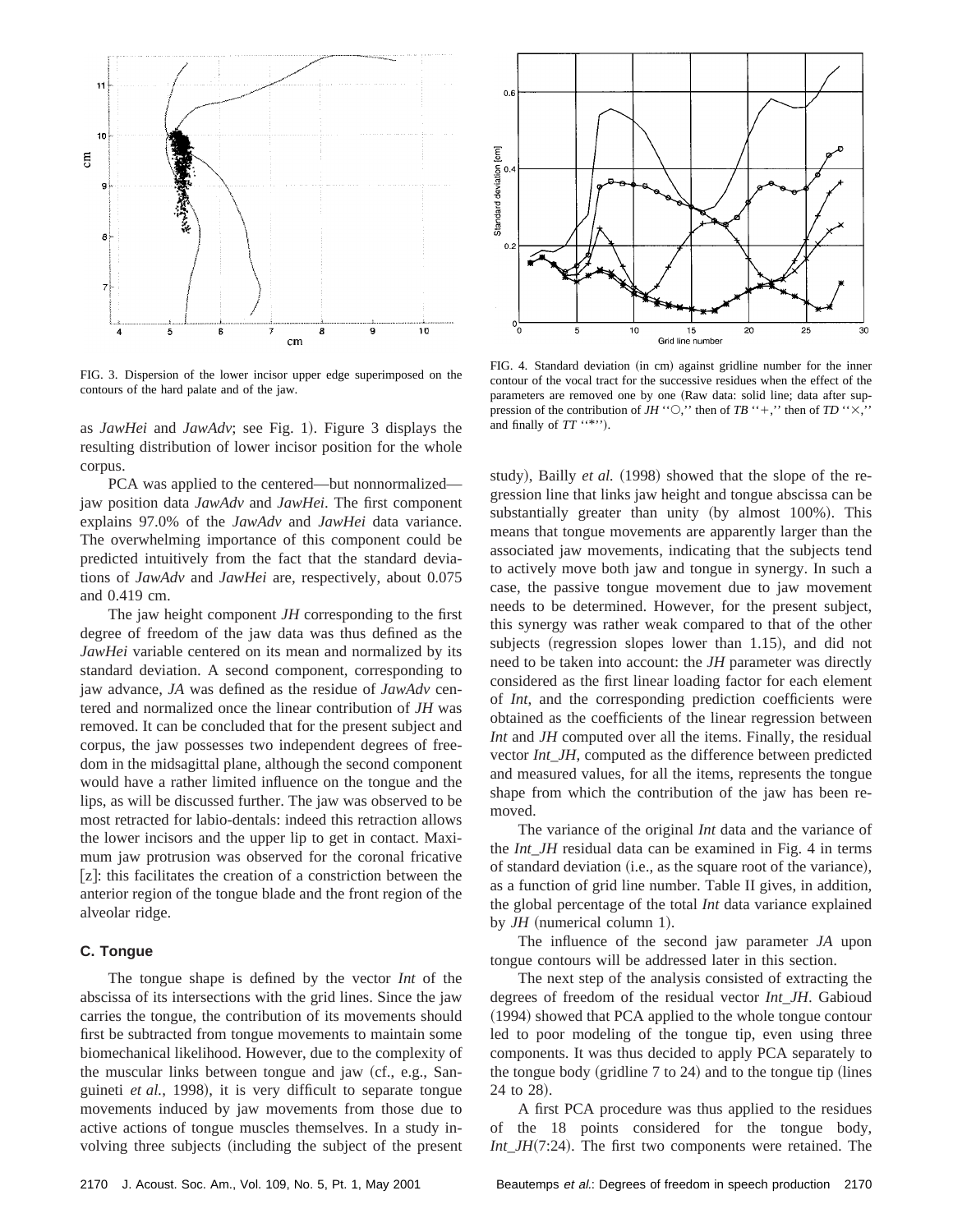TABLE II. Summary of data variance explanation for the tongue contours. Column *Design* indicates how the factor was extracted. First column *Var* shows the ratio of data variance explained by the factor for the case the influence of jaw movements is taken into account by one parameter only. The second and third columns *Var* show the ratio of data variance explained when jaw is taken into account by two factors, the second factor being imposed at two different stages of the analysis.

| Param. | Design          | Var.     | Var.  | Var.  |
|--------|-----------------|----------|-------|-------|
| JΗ     | Jaw height      | 52.2%    | 52.2% | 52.2% |
| JA.    | Jaw advance     |          | 1.4%  |       |
| ТB     | PCA/tongue body | 28.8%    | 28.6% | 28.8% |
| TD     | PCA/tongue body | 11.4%    | 10.4% | 11.4% |
| TТ     | PCA/tongue tip  | 3.6%     | 3.6%  | 3.6%  |
| JA.    | Jaw advance     |          |       | 0.2%  |
|        | Total           | $96.0\%$ | 96.1% | 96.1% |

corresponding principal axes are characterized by the eigenvectors associated with the highest two eigenvalues of the cross-correlation matrix computed from these residues. The projections of the centered and normalized residues on these two principal axes give the values of the two associated components: *tongue body* component *TB*, and *tongue dorsum* component *TD*, which describe, respectively, the *front*–*back* and *flattening–arching* movements of the tongue (see also the nomograms in Fig. 8). These components were then used as predictors for the whole tongue contour. Table II presents a summary of the proportion of the total tongue data variance explained by each component, while Fig. 4 shows the details of the variance of the residues.

The tongue tip was found to possess two independent degrees of freedom [its coordinates, measured as *TngAdv* and  $TngTip<sup>1</sup>$  (see Fig. 1) are plotted in Fig. 5]: indeed, the residues of *TngAdv* and *TngTip*, after subtraction of the contributions of *JH*, *TB*, and *TD* (determined by the linear regression of *TngAdv* and *TngTip* for the whole corpus over *JH*, *TB*, and *TD*) are clearly not correlated. A first component, more generally dedicated to the representation of the apical region of the tongue, was then extracted: the *tongue tip* component *TT* is defined as the first component determined by the PCA of the residues of the tongue tip region (lines 24 to 28), from which the contributions of *JH*, *TB*, and *TD* have been removed. Its effects can be observed in Fig. 4 and Table II.

The *tonge advance* parameter *TA* was defined as the centered and normalized residue of the measured tongue advance *TngAdv* from which the contributions of *JH*, *TB*, *TD*, and *TT* were subtracted. Since it was, as expected, found to have a negligible predictive power on the tongue abscissa, it was not used as a loading factor for *Int*, but just to control the longitudinal extension of the grid in the front mouth region.

In order to test the influence of the *JA* parameter upon tongue contours, two experiments were carried out: in a procedure similar to that applied to *JH*, *JA* was used as the second imposed loading factor for the tongue analysis in one experiment, and as the loading factor imposed after *JH*, *TB*, *TD*, and *TT* in the other experiment. It was found that *JA* explained only 1.3% of the tongue data variance in the first



FIG. 5. Plot of the *TngAdv/TngTip* coordinates of the tongue tip (note that these are expressed in the rotated coordinate system attached to the gridline for the front part of the vocal tract; see Fig. 1). Phonemes  $\frac{\partial}{\partial x}$ ,  $\frac{\partial}{\partial y}$ ,  $\frac{\partial}{\partial z}$  are referred to by symbols X, Z, and E, respectively.

case (see Table II, numerical *Var* column 2), and 0.2% in the second case (numerical *Var* column 3). A comparison of the associated nomograms in Fig. 6 suggests that the data variance explained by *JA* in the first case is actually explained by the other components *TB*, *TD*, and *TT*, in the second case. This hypothesis is also supported by results in Table II (and by a more detailed analysis of tongue shape data). *JA* was therefore not used as a control parameter of tongue shape.

In summary, the tongue contours in the grid line system possess four degrees of freedom, controlled by components *JH*, *TB*, *TD*, and *TT*. These four components account for 96% of the tongue variance data, which is only 1.5% less than the variance explained by the first four independent components (but with no direct articulatory interpretation) of a principal component analysis. The standard deviation of the residual error (normally distributed around zero on each gridline) reaches a maximum of 0.15 cm in the vicinity of the pharynx and of 0.1 cm at the tongue tip. The rms reconstruction error for the tongue, i.e., the root mean square error between the measured tongue data and the data calculated with the linear decomposition, amounts to a global value of 0.09 cm, while reaching maxima of 0.15 cm in the vicinity of the pharynx and of 0.1 cm at the tongue tip. The relatively poor modeling of the tongue tip extremity (which results in



FIG. 6. Articulatory nomograms for *JA*. Left: case where *JA* is the second loading factor in the analysis; right: case where *JA* is the fifth loading factor after *JH*, *TB*, *TD*, and *TT*.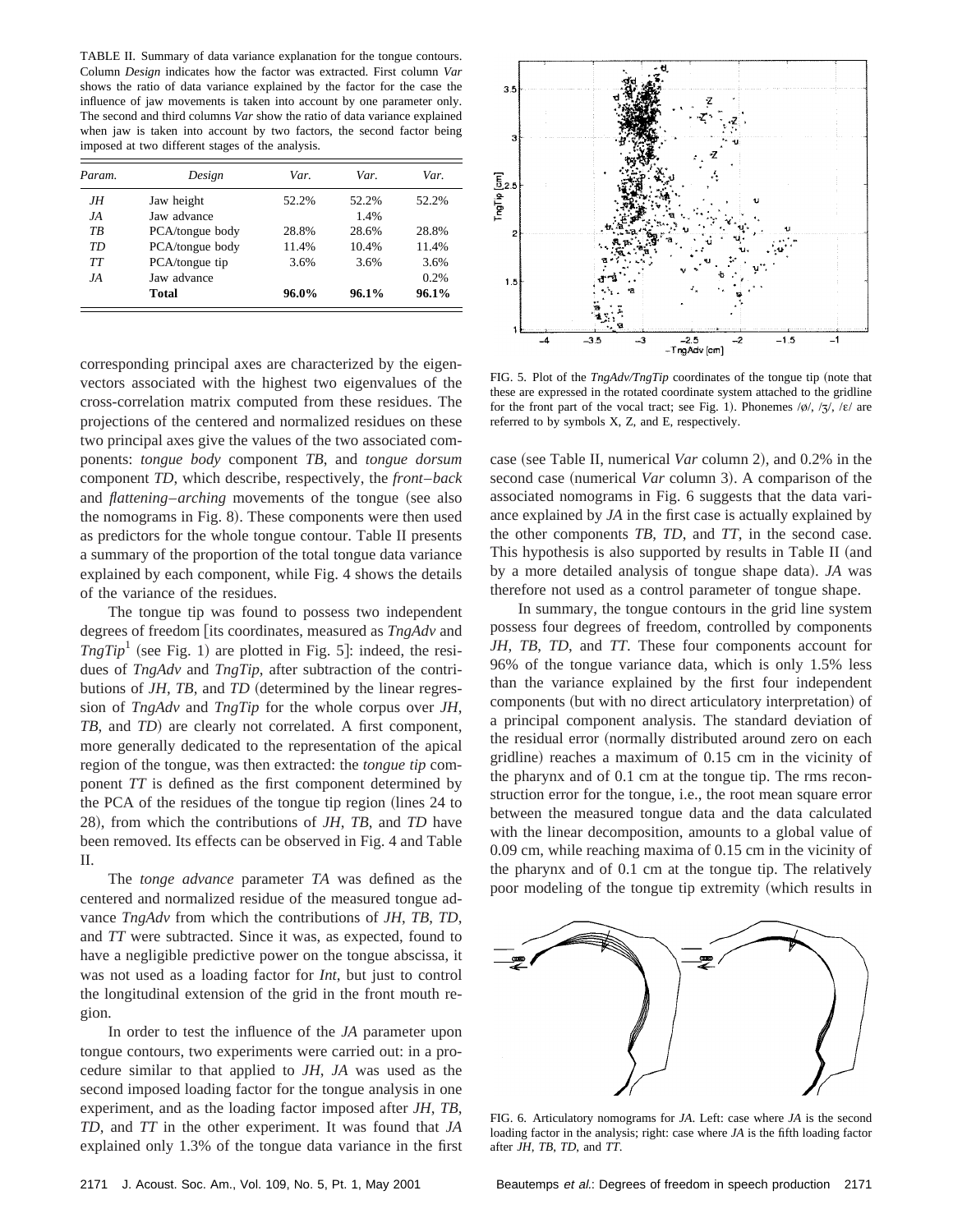TABLE III. Correlation coefficients of some articulatory measurements. Absolute values higher than 0.6 are in bold face.

|               | JawHei   | JawAdv   | LipHei   | LipTop   | ProTop   | ProBot   | TngTip   | TngAdv   | <i>TngFlo</i> | <b>TngBot</b> | LarHei   | XHyoid | YHvoid |
|---------------|----------|----------|----------|----------|----------|----------|----------|----------|---------------|---------------|----------|--------|--------|
| JawHei        | 1.000    |          |          |          |          |          |          |          |               |               |          |        |        |
| JawAdv        | $-0.226$ | 1.000    |          |          |          |          |          |          |               |               |          |        |        |
| LipHei        | 0.641    | $-0.039$ | 1.000    |          |          |          |          |          |               |               |          |        |        |
| LipTop        | $-0.448$ | 0.127    | 0.176    | 1.000    |          |          |          |          |               |               |          |        |        |
| ProTop        | $-0.463$ | 0.148    | $-0.443$ | 0.060    | 1.000    |          |          |          |               |               |          |        |        |
| ProBot        | $-0.608$ | 0.062    | $-0.673$ | 0.024    | 0.912    | 1.000    |          |          |               |               |          |        |        |
| TngTip        | $-0.734$ | 0.207    | $-0.325$ | 0.375    | 0.027    | 0.150    | 1.000    |          |               |               |          |        |        |
| TngAdv        | 0.412    | $-0.108$ | 0.366    | $-0.242$ | $-0.568$ | $-0.571$ | 0.142    | 1.000    |               |               |          |        |        |
| <i>TngFlo</i> | $-0.593$ | 0.053    | $-0.290$ | 0.219    | $-0.083$ | 0.056    | 0.877    | 0.454    | 1.000         |               |          |        |        |
| <b>TngBot</b> | $-0.038$ | $-0.109$ | $-0.347$ | $-0.325$ | 0.352    | 0.411    | $-0.219$ | $-0.205$ | $-0.160$      | 1.000         |          |        |        |
| LarHei        | $-0.358$ | $-0.068$ | $-0.550$ | $-0.136$ | 0.574    | 0.664    | 0.005    | $-0.380$ | $-0.008$      | 0.797         | 1.000    |        |        |
| XHyoid        | 0.733    | $-0.128$ | 0.544    | $-0.259$ | $-0.416$ | $-0.533$ | $-0.556$ | 0.288    | $-0.469$      | $-0.169$      | $-0.421$ | 1.000  |        |
| YHyoid        | 0.355    | 0.100    | 0.522    | 0.099    | $-0.460$ | $-0.572$ | $-0.047$ | 0.351    | $-0.033$      | $-0.815$      | $-0.859$ | 0.574  | 1.000  |

only minor acoustical effect) is mainly due to measurement inaccuracies related to the difficulty of precisely defining this tongue tip extremity. A supplementary articulatory control parameter could be extracted to more precisely control the pharyngeal region as implied in the  $\pm$ Advanced Tongue Root languages (cf., e.g., Tiede, 1996).

Recall finally that the grid system is controlled, in addition, by two parameters, i.e., *TA*, and a parameter related to *LarHei* that will be defined in Sec. III E.

### **D. Lips**

÷,

A PCA analysis revealed that 98.4% of the variance of the lip measures *LipHei*, *LipTop*, *ProTop*, and *ProBot* can be explained by three independent components, in addition to the natural contribution of jaw height to lip shape. This is expected, as lip protrusions *ProBot* and *ProTop* are strongly correlated (cf. Table III). Note also that in another study on the same subject, where the lip shape was more accurately described as a three-dimensional mesh of points controlled by the 3-D coordinates of 30 control points (Reveret and Benoît, 1998), Badin et al. (2000) also found that three degrees of freedom were sufficient to describe the position of the lips on a corpus of 34 sustained articulations (French vowels and consonants), in addition to the *JH* contribution (the *JA* contribution explained only 1% of the lip data variance). These degrees of freedom are related to three gestures: lip protrusion/rounding, lip closure, and a sort of simultaneous vertical movement of both lips as needed for the subject to realize labio-dentals. In order to simplify the model and its relations to simple articulatory measurements and acoustic interpretations of the lip horn, we decided to use an equivalent set of components:  $(1)$  a component related to *LipHei*, taken into account by *LH*, the centered and normalized residue of *LipHei* after removing the *JH* contribution; ~2! a component related to *ProTop*, *LP*, the centered and normalized value of the residue of *ProTop* after removing the  $JH$  contribution; and  $(3)$  a component related to a mere vertical, roughly synchronous, movement of both upper and lower lips relative to upper incisors lower edge, taken into account by the *lip vertical position* parameter *LV*, the centered and normalized residue of *LipTop* after removing *JH*, *LH*, and *LP* contributions. Note that this approach results in a slight correlation between *LP* and *LV*. Note also that the horizontal jaw retraction aiming at producing labio-dental constrictions is not taken into account as such, but that its acoustical consequences are dealt with in an indirect way (cf. Sec. IV B 3).

#### **E. Other articulatory measurements**

Finally, a number of other articulatory measurements were analyzed. Table III provides the linear correlation coefficients between these measurements.

Table III shows that *LarHei* is partially correlated with *ProBot*, *ProTop*, and *LipHei*. These correlations cannot be explained *a priori* by obvious biomechanical effects, and will thus be ascribed to the speaker control strategies. Indeed, it is clearly established that lip rounding and larynx lowering constitutes, for some subjects, a synergetic strategy for high rounded vowels  $[uy]$  (Hoole and Kroos, 1998). Larynx height was thus represented by its centered and normalized value  $LY$ , and further used to control the grid system (cf. Sec. IV  $A$  2).

The horizontal position of the hyoid bone, *XHyoid*, is very highly correlated to jaw height, while its vertical position, *YHyoid*, is even more strongly correlated to larynx height (see Table III and Fig. 7). These two components are



FIG. 7. Plots showing the relations between hyoid bone coordinates and jaw and larynx heights.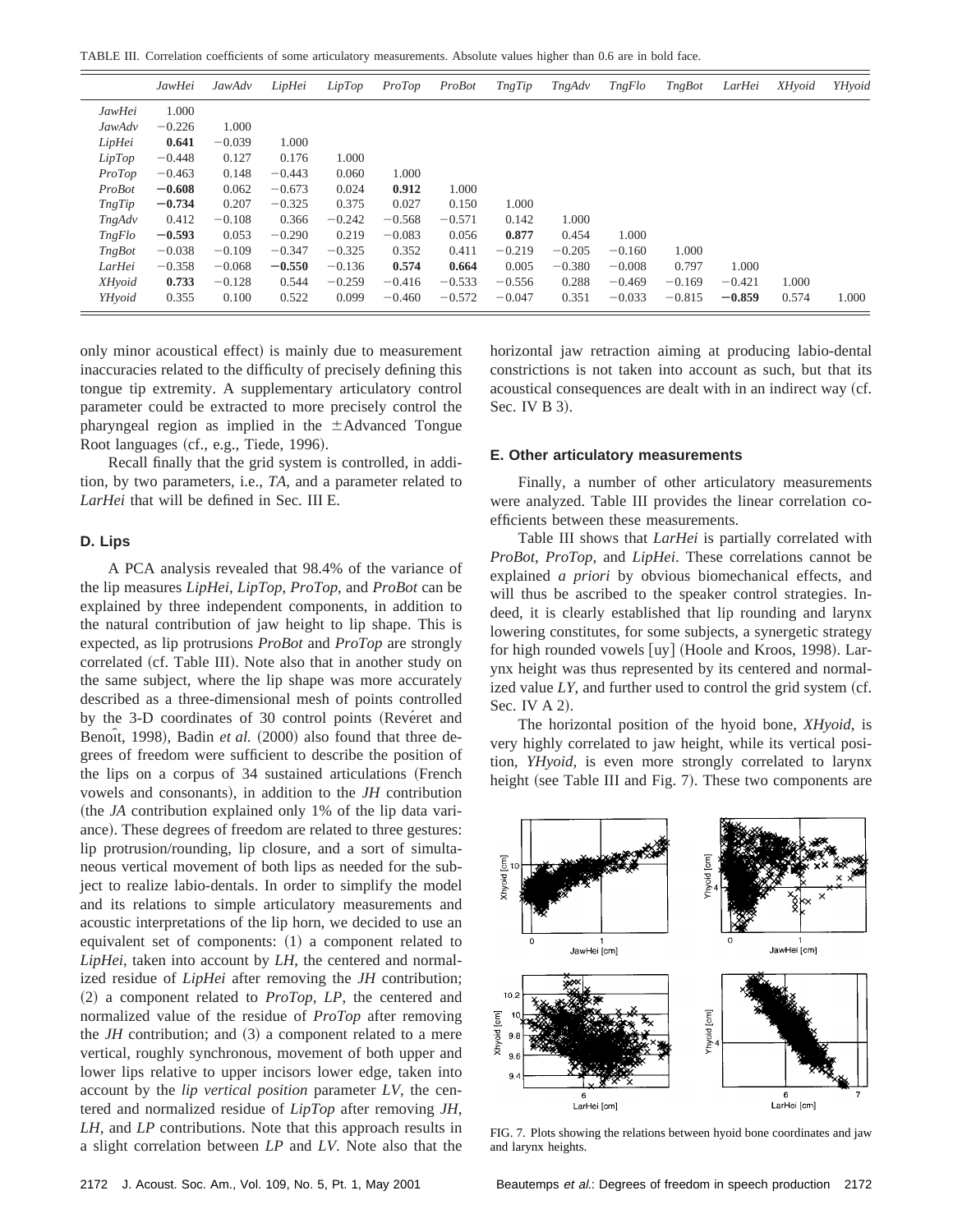TABLE IV. Correlation coefficients of the articulatory control parameters of the model.

|           | JН       | TB       | TD       | TT       | TA       | LY       | LP       | LH    | LV    |
|-----------|----------|----------|----------|----------|----------|----------|----------|-------|-------|
| <b>JH</b> | 1.000    |          |          |          |          |          |          |       |       |
| TB        |          | 1.000    |          |          |          |          |          |       |       |
| TD        |          |          | 1.000    |          |          |          |          |       |       |
| <b>TT</b> |          |          |          | 1.000    |          |          |          |       |       |
| <b>TA</b> |          |          |          |          | 1.000    |          |          |       |       |
| LY        | $-0.358$ | $-0.041$ | 0.272    | $-0.499$ | $-0.103$ | 1.000    |          |       |       |
| LP        |          | 0.215    | 0.472    | $-0.125$ | $-0.118$ | 0.461    | 1.000    |       |       |
| LH        |          | $-0.256$ | $-0.039$ | 0.236    | $-0.075$ | $-0.417$ | $-0.215$ | 1.000 |       |
| LV        |          | 0.215    | 0.065    | $-0.006$ | $-0.164$ | $-0.045$ |          |       | 1.000 |

clearly less correlated with each other (correlation coefficient  $R=0.574$ ), than found by Westbury (1988) using a more restricted corpus for a single subject  $(R=0.871)$ .

Note that the position of the highest connection point between tongue and epiglottis, referred to as *TngBot* (see Fig. 1), is highly correlated with *LarHei*, as expected. The elevation of tongue floor *TngFlo* is correlated with *TngTip* and *JawHei*.

## **IV. BERGAME: AN ARTICULATORY-ACOUSTIC MODEL**

As stated above, the main function of an articulatory model is to offer a compact representation of articulation, i.e., a representation that needs as few control parameters as possible and is nevertheless accurate enough to be meaningful for speech. The analysis presented in the previous section prepared the ground for establishing such a model, which is necessarily the result of a compromise between a minimum number of control parameters and a maximal explanation of the data variance (or minimal data reconstruction error). The present section describes *Bergame*, an articulatory-acoustic model developed at ICP with the aim of mimicking as closely as possible experimental data gathered on the reference subject.

*Bergame* consists of: (1) a physiologically oriented linear articulatory model, based on the articulatory data measured from the cineradiofilm and the video labiofilm made on the reference subject;  $(2)$  a model of midsagittal-to-area function conversion based on the same subject;  $(3)$  an acoustic model.

# **A. The linear articulatory model**

The principle of a linear articulatory model is to *calculate the position and shape of the various articulators as linear combinations of the articulatory control parameters.* The development of the model thus amounts to defining the control parameters and to determining the coefficients of these linear combinations. The nine parameters chosen for controlling the articulatory model stem directly from the previous component analysis: *JH*, *TB*, *TD*, *TT*, *TA*, *LY*, *LH*, *LP*, and *LV*, which are dimensionless, centered, and normalized. These parameters are, in most cases, orthogonal to each other, the exceptions (see Table IV) being due to the subject and language specific control strategies. The model equations are described in some detail in the following. The model behavior is illustrated in Fig. 8 by *articulatory nomo-* *grams*, i.e., the variations of the midsagittal contours resulting from variations of the articulatory control parameters from  $-3$  to  $+3$  with  $+1$  steps.

## **1. Jaw**

The jaw has been shown above to possess essentially one degree of freedom for this subject and the corpus analyzed. Jaw position is therefore controlled by the single parameter *JH* that defines *JawHei\_mod* by the simple linear relation:

*JawHei*\_*mod*5*JawHei*\_*mean*1*JawHei*\_*std*•*JH*,

where *JawHei\_std* is the standard deviation of *JawHei* and *JawHei\_mean* its mean over the corpus.

## **2. Tongue, midsagittal distances, and vocal tract outer contours**

Since the tongue contours are attached to the grid lines, the next necessary step is to determine the position of the mobile parts of the grid system, namely *TngAdv* and *LarHei*. The modeled tongue advance, *TngAdv\_mod*, was found to be almost linearly related to *TA*, *JH*, *TB*, and *TD*, and was therefore controlled by:

$$
TngAdv\_mod = TngAdv\_mean
$$
  
+
$$
pred\_TngAdv\_JH\_TB\_TD\_TA
$$
  
.
$$
\cdot [JH, TB, TD, TA],
$$

where  $[JH, TB, TD, TA]$  is the matrix of control parameters, and *pred\_TngAdv\_JH\_TB\_TD\_TA* are the associated coefficients determined by multiple linear regression. As seen in Sec. II E, *LarHei* is controlled only by *LY*, and not *LP* and *LH*, despite a slight correlation between lips and larynx, in order to ensure an independent control of lips and larynx in the model. *LY* is therefore partially correlated with a number of other control parameters, as seen in Table IV. Note that *TngAdv* and *LarHei* are reconstructed without error.

Finally, the abscissa of the whole tongue contour *Int\_mod* (lines 1 to 28) is determined as linear combinations of the parameters *JH*, *TB*, *TD*, and *TT*:

$$
Int\_mod=Int\_mean+pred\_Int\_JH\_TB\_TD\_TT
$$

 $\cdot$ [*JH*,*TB*,*TD*,*TT*].

Figure 8 displays articulatory nomograms for *JH*, *TB*, *TD*, *TT*, and *TA* as well.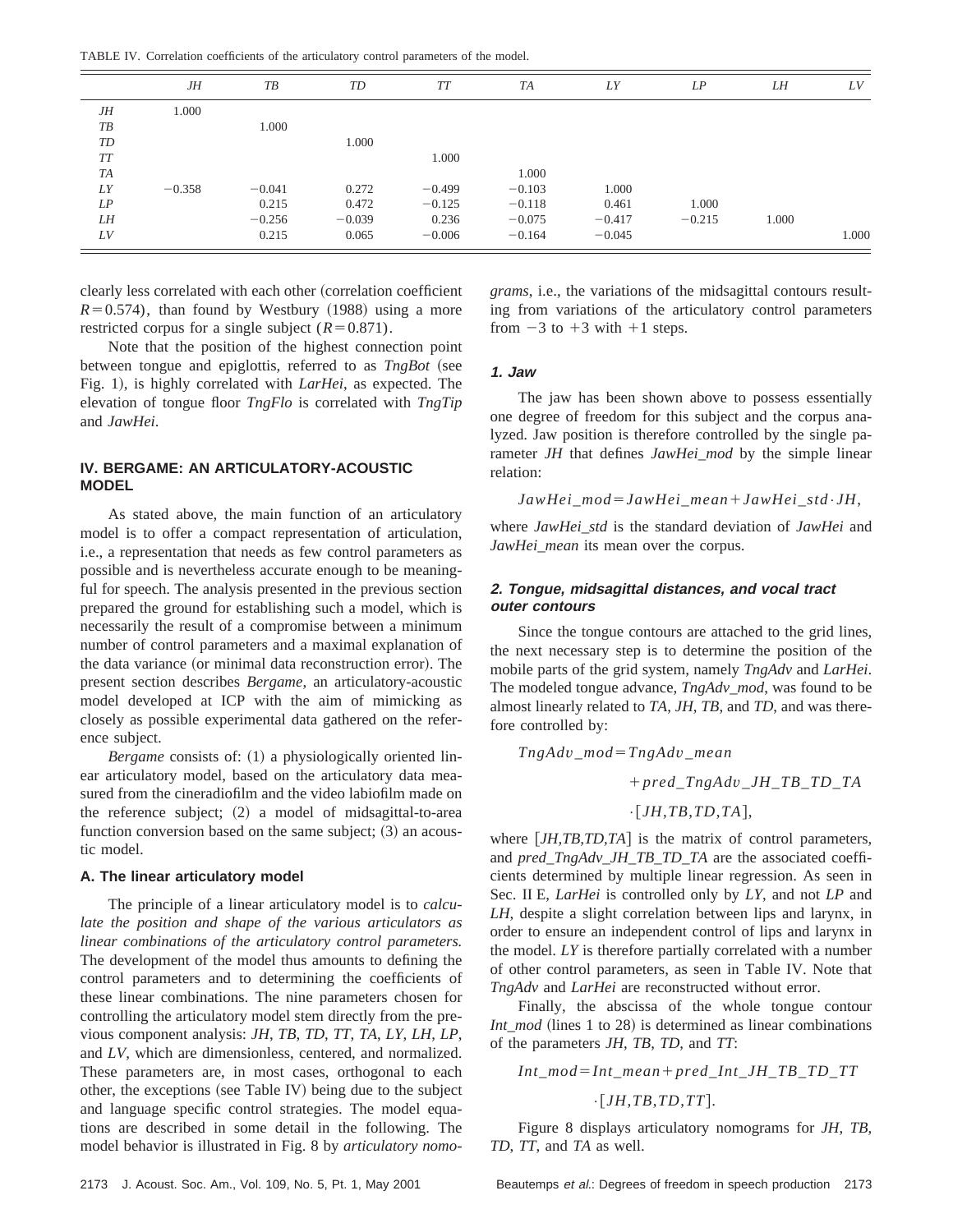

FIG. 8. Articulatory nomograms: variations of the midsagittal contours resulting from variations of the articulatory control parameters from  $-3$  to  $+3$  with 11 steps. Note that the movements of upper and lower lips are *opposite* for the *LH* nomogram, but *parallel* for the *LV* nomogram.

The midsagittal distances have been similarly handled. The abscissa of the vocal tract outer contours are computed as the sum of the abscissa of the tongue and the corresponding midsagittal distances, except for the hard palate region that is considered as a fixed contour.

## **3. Lips**

It has been shown above that the lip geometry of the subject is best described with three degrees of freedom, represented by *LH*, *LP*, and *LV*, in addition to the contribution of *JH*. The lip horn, considered as the vocal tract region anterior to the upper incisor plane, is represented by a single tube section, with a length *ProLip\_mod* proportional to the prediction of the *LipTop* dimension, with a proportionality factor of 0.6. This length reduction aims at approximately taking into account the fact that the lip corner position is not known, and that the effective acoustical end of the lip horn is located between the lip corner and the extremities of the lips measured by *ProTop* and *ProBot*. The parameter *ProLip\_mod* is thus defined by:

 $Prollip\_mod=0.6$ <sup>.</sup>  $(ProTop\_mean)$ 

$$
+ pred\_ProTop\_JH\_LH\!\cdot\! [JH,LH]),
$$

where the coefficients *pred\_ProTop\_JH\_LH* are obtained by multiple linear regression.

Lip height *LipHei\_mod* is similarly modeled as a linear combination of *JH*, *LH*, and *LP*, as well as lip width *A\_mod*. Lip vertical position *LipTop\_Mod* is also a linear combina-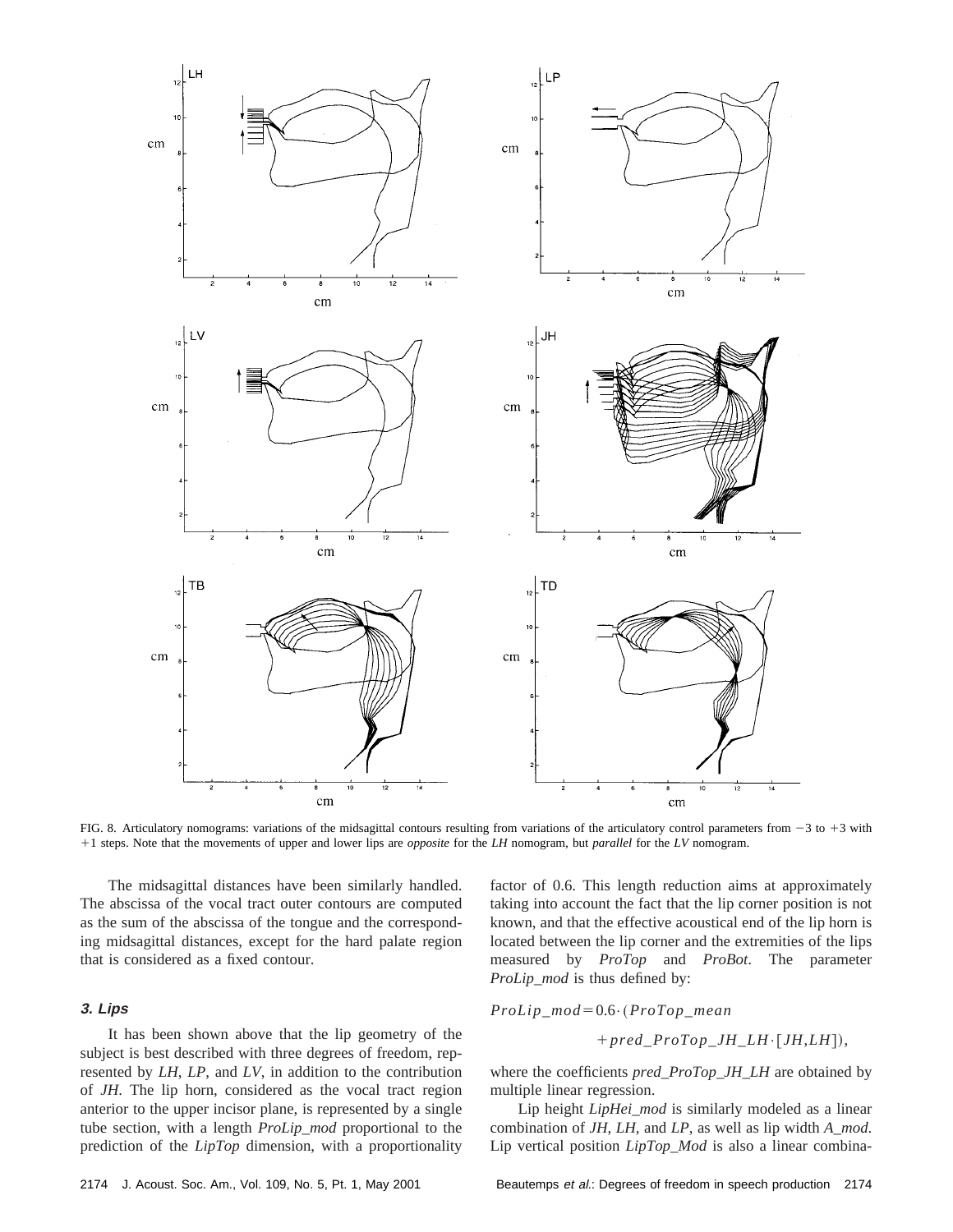

FIG. 8. (Continued.)

tion of *JH*, *LH*, *LP*, and *LV*. Figure 8 shows also the articulatory nomograms relating these lip parameters.

#### **B. Midsagittal and area functions—Acoustic models**

The midsagittal contour alone is not sufficient to derive the corresponding vocal tract acoustic features. Acoustic vocal tract models are indeed based on tube acoustics, and thus need a description of the vocal tract in terms of *area function*. Most studies devoted to the problem of converting midsagittal distances *d* to area functions *S* resulted in solutions based on the " $\alpha$ , $\beta$  model" proposed by Heinz and Stevens (1965), where  $S = \alpha \cdot d^{\beta}$ : the principle consists in calculating the area of each vocal tract section as a power function of the corresponding midsagittal distance (cf., e.g., Beautemps *et al.*, 1995, for more details). Finally, vocal tract aeroacoustic simulations in the time or in the frequency domain allow the computation of the speech signal or speech acoustic characteristics from the area function  $(cf., e.g., Maeda,$ 1982; Badin and Fant, 1984; Mawass et al., 2000).

## **1. Vocal tract**

The midsagittal function represents the sagittal distances between the tongue contour and the outer vocal tract contour along the vocal tract midline, estimated for each section enclosed between two consecutive measurement grid lines. For each section, a quadrilateral can be defined in the midsagittal plane by the intersection points of the tongue contour and of the vocal tract outer contours with the corresponding two lines of the grid. The midsagittal distance for this section is calculated as the surface of the quadrilateral divided by the length of the section. Following Heinz and Stevens (1965), the vocal tract area function is estimated from the midsagittal function. It uses an extended version of a conversion model (Beautemps *et al.*, 1996) optimized for both vowels and consonants: the area function is then derived from the midsagittal function using a polynomial expression where the crosssectional area *S* depends on both the midsagittal distance *d* and the *x* distance from the glottis measured along the vocal tract midline:

$$
S(x,d) = \alpha_1(x) \cdot d + \alpha_2(x) \cdot d^{1.5} + \alpha_3(x) \cdot d^2 + \alpha_4(x) \cdot d^{2.5}.
$$

The  $\alpha_i(x)$  functions are expressed as Fourier series, up to the third order, of  $\pi.x/l_{\text{tot}}$ , where the  $l_{\text{tot}}$  is the vocal tract length (including the lips):

$$
\alpha_i(x) = a_{i0}(x) + \sum_{n=1}^3 a_{in} \cdot \cos\left(n \frac{\pi}{l_{\text{tot}}} x\right) + \sum_{n=1}^3 b_{in}
$$

$$
\cdot \sin\left(n \frac{\pi}{l_{\text{tot}}} x\right).
$$

The values of the Fourier coefficients (altogether, 28 parameters) were optimized so as to minimize, for the N selected configurations, the  $\chi^2$  distance between the four formants  $F_{ik}$  computed from the area function derived from the synthesized contours and the formants  $F_{ik}^c$  measured on the acoustic signal of the original data:

$$
\chi^{2} = \sum_{i=1}^{N} \sum_{k=1}^{4} \frac{(F_{ik}^{c} - F_{ik})^{2}}{F_{ik}^{c}}.
$$

At first, the optimization procedure was applied to a restricted set of eight vowels [aɛeiyuoø], in order to ensure an easy convergence. The results were then refined by applying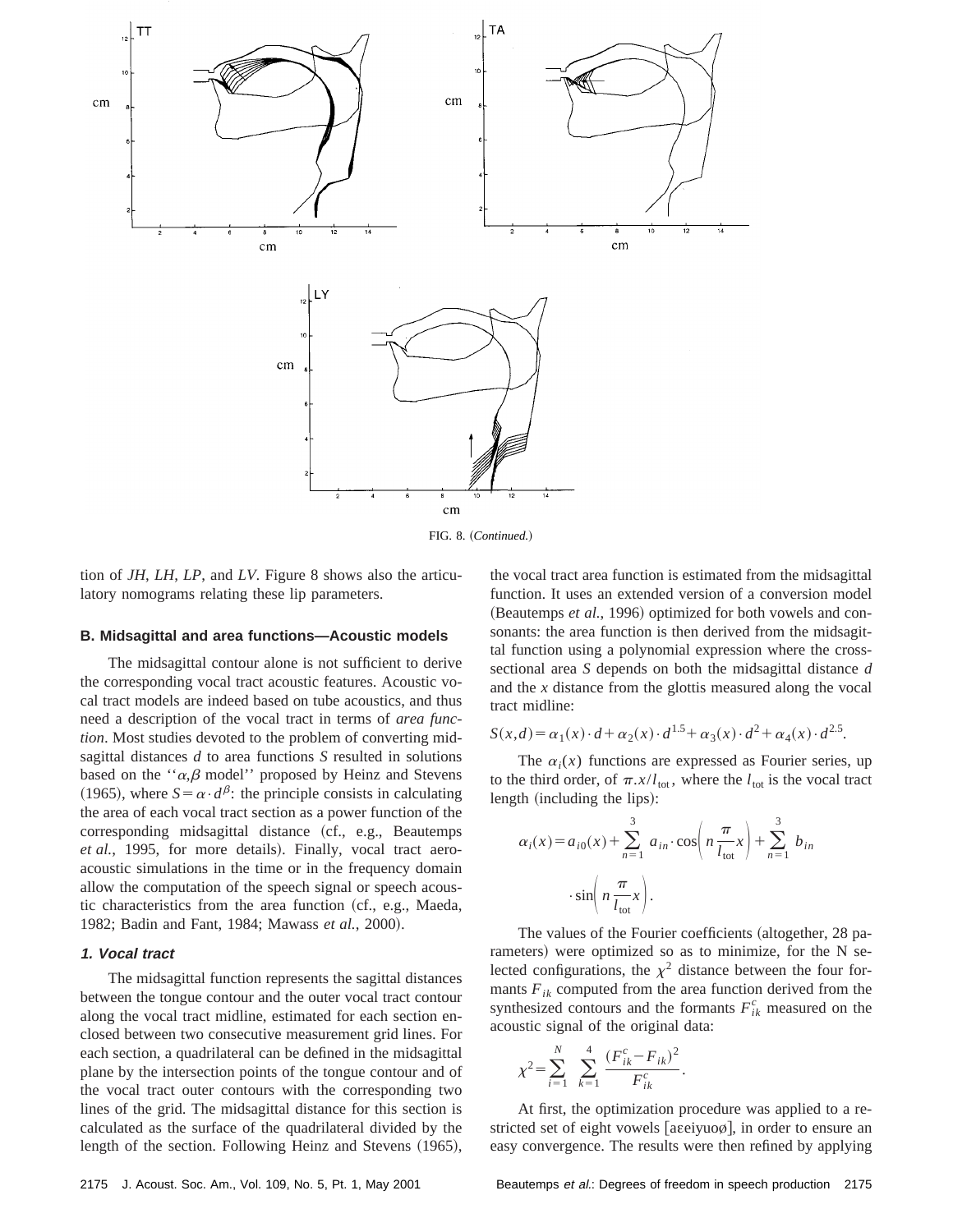the same optimization procedure to the whole corpus, excluding only the data for which measurement of the four formants was not possible, i.e., excluding the 347 configurations mainly associated with occlusive consonants [pbdg].

Dang and Honda (1998) developed a similar polynomial decomposition where the coefficients, a function of the distance from the glottis, are determined by minimizing the difference between the estimated and MRI-based area functions for five Japanese vowels. The present procedure, developed before any 3-D vocal tract data were available for the subject, does not make use of 3-D data. However, Badin *et al.* (1998) subsequently acquired 3-D MRI data allowing the direct determination of both midsagittal contours and area functions for a set of vowel articulations for the same subject. These data have therefore been used to assess the quality of this algorithm: for the ten French vowels [aseiyuooøœ] the comparison between the areas directly estimated from the 3-D measurements (excluding the larynx region and the lips for which no MRI data were available) and those computed by the present procedure from the midsagittal contours estimated from the 3-D measurements has revealed a global root mean square (rms) error value lower than  $0.6 \text{ cm}^2$ . The relatively important rms error (more than  $1 \text{ cm}^2$ ) observed in the low pharyngeal region for [ao $\phi \in \mathbb{R}^2$ ] is probably due to the whispered production mode used to maintain the articulation during the long 3-D MRI data recording duration whose main consequence is a more constricted tongue in the back region (cf. Matsuda and Kasuya, 1999). This implies a decrease of the cross-sectional areas between the glottis and the epiglottis and probably modifies the relation between the midsagittal distances and the related area functions. Finally, in the uvular region, the small midsagittal distance measured is not representative of the entire cross-section, due to the fact that the main part of the velum body is concentrated in the midsagittal plane with free air flow on both sides. The consequence is an underestimation of the area inherent to the conversion model.

The fit between measured and reconstructed data was also assessed at the level of midsagittal functions. The midsagittal functions of the synthesized vocal tract contours have thus been compared to the midsagittal functions of the original data calculated with the measurement gridline system implemented in the model. The rms errors of the length and of the midsagittal distances are almost zero except for the larynx region where the errors can respectively reach 0.1 and 0.3 cm, probably due to the poor modeling of the tongue in this region (see Fig. 4). A maximum of  $0.2$  cm for the rms error on the midsagittal distances is also noted in the front part of the vocal tract between the last tongue point and the teeth, due to the fact that the sublingual cavity is not taken into account in the model.

#### **2. Lip area**

A possibility for computing lip area *S\_mod* is the relation established for the first time by Fromkin  $(1964)$ :

 $S$ *\_mod*= $pred$ <sub>*\_S*\_*A*<sub>*\_B*</sub>·*A*·*B*,</sub>

where *A* and *B* are, respectively, the intra-oral lip width and height measured from the video labio-film. For the present



FIG. 9. Minimum threshold for the area at the incisors as a function of difference between lower lip position and upper incisor edge.

subject, a value of 0.80 was found for *pred\_S\_A\_B* by linear regression applied to the whole corpus. However, the lack of accuracy of *A\_mod* resulted in a poor modeling of small areas. This method was therefore abandoned, and lip area was in practice calculated as a second order multilinear regression of the *JH*, *LH*, and *LP* components, for which the coefficients were optimized as to obtain the best fit to the lip area measured on video front pictures. With this modeling, we obtained  $0.2 \text{ cm}^2$  for the rms error.

# **3. Acoustic effect of LV**

In the absence of the horizontal jaw control parameter *JA*, only vertical movements are taken into account for the lower incisors, i.e., through *JH*. Therefore, there is no straightforward provision in the model for producing labiodental constrictions by a combination of jaw retraction and lower lip elevation movements, which is the standard articulatory strategy for producing labio-dental fricatives.

This problem is overcome by a mechanism that uses the *LV* parameter for the production of the labio-dental constriction at the incisor section. The incisor section area is made an indirect function of lower lip vertical position, and thus of *LV*, by limiting it to a minimum threshold value function of the difference between lower lip position and upper incisor edge (see Fig. 9). This allows  $LV$  to be audible, i.e., to have acoustic consequences, at least in circumstances typical of labio-dentals where the lower lip has to be higher than the upper incisor edge in order to produce the proper constriction. This feature was particularly useful for the inversion of the articulatory-to-acoustic relation for fricatives (Mawass *et al.*, 2000).

#### **4. Acoustic model**

Acoustic transfer functions as well as formants and bandwidths were determined from these area functions by means of a frequency domain vocal tract acoustic model (Badin and Fant, 1984). A time domain reflection-type line analogue (Bailly *et al.*, 1994), extended to include improved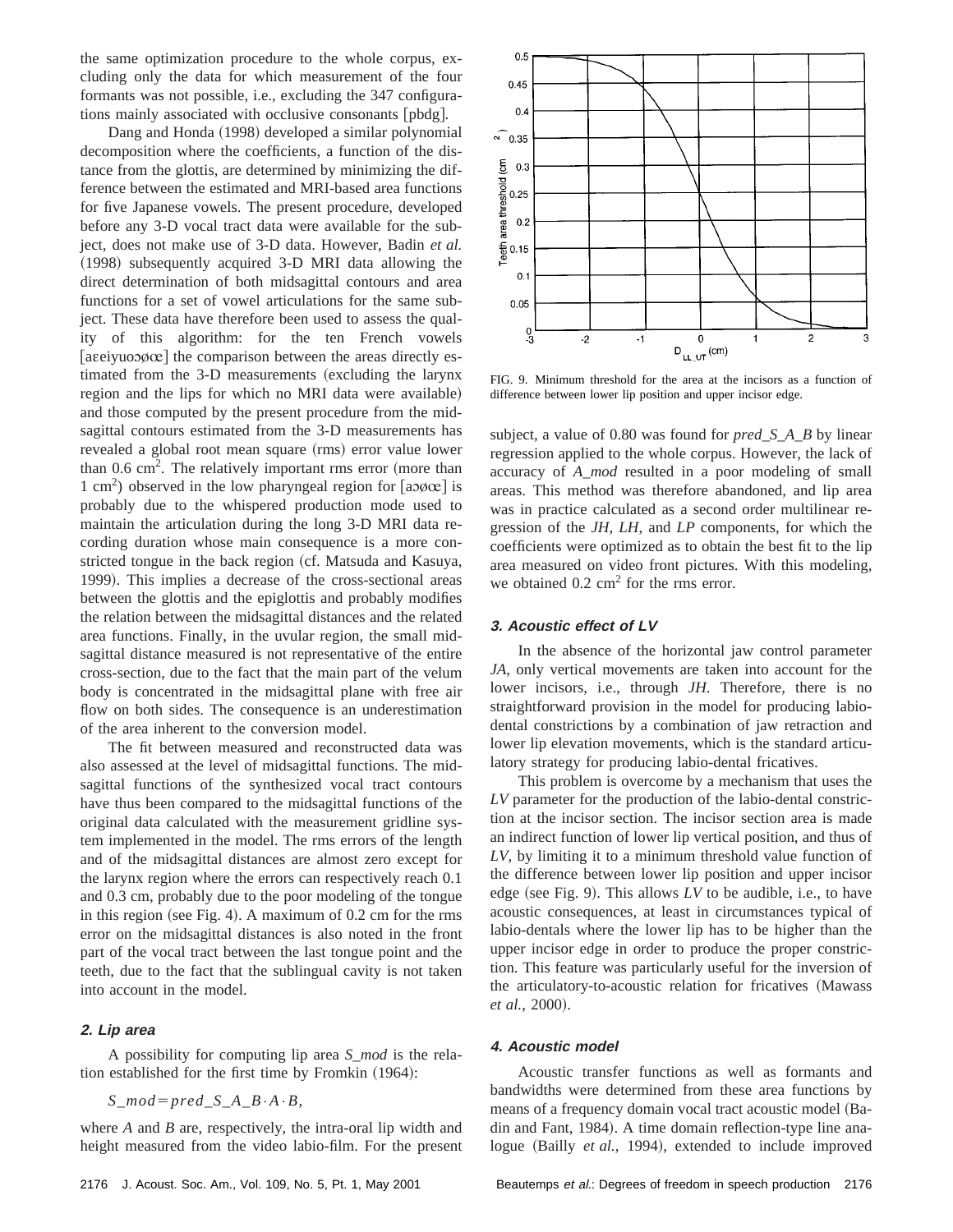

FIG. 10. Predicted  $F2/F1$  (top) and  $F3/F1$  (bottom) formant spaces (in Hz) for the vowels and consonants pooled.

voice (Pelorson *et al.*, 1996) and noise source models (Badin *et al.*, 1995), can also be driven by these area functions, in association with lung pressure and vocal cords parameters, to produce high quality articulatory synthesis (cf Mawass *et al.*, 2000).

The area functions and the derived formants have been computed for the assessment of the midsagittal to area function conversion, starting from the synthesized midsagittal contours. The rms error and the rms relative error on formants have both been calculated for the whole corpus (excluding 347 configurations for which the measurement of the four formants was not possible):  $45$  Hz  $(12.86\%)$ ,  $100$  Hz  $(7.32\%)$ , 162 Hz,  $(6.47\%)$ , and 173 Hz  $(5.21\%)$ , respectively, for *F*1, *F*2, *F*3, and *F*4. The mean differences between the formants obtained by the model and those measured are 14 Hz,  $-65$  Hz, and 26 Hz, respectively, for  $F2$ ,  $F3$ ,  $F4$  (no significant difference was found for  $F1$ , except 27 Hz for the vowels).

The predicted maximal formant spaces are comparable to the measured ones  $(cf. Fig. 2 and Fig. 10)$ . However, the computed formant  $F1$  of [a] is about 34 Hz too low.

When modeling the area function of the four point vowels of their two American subjects, Baer et al. (1991) re-

# **V. DISCUSSION AND PERSPECTIVES**

#### **A. Summary**

A linear component analysis of tongue contours and articulatory measures extracted from cineradio- and labio-films made on a reference subject revealed a relatively small number of degrees of freedom. The jaw appears, for the subject studied, to have mainly two degrees of freedom, related to the lower incisors vertical and horizontal movements. However, only the vertical component exerts a significant effect on tongue shape. The residue of tongue shape, once the contribution of the jaw has been removed, possesses four degrees of freedom: tongue body, tongue dorsum, tongue tip, and tongue advance. An extra parameter takes into account the larynx height variance. Similarly, the lip shape possesses, in addition to the jaw contribution, three degrees of freedom: lip protrusion, lip height, and lip vertical elevation. These nine parameters are mostly independent of each other (cf. Table IV), except for LY that is correlated with lips and tongue parameters and the correlation between *LP* and *TD*. These degrees of freedom are specific to the vocal tract and articulators of one subject uttering one specific corpus in one language. The corpus was designed to include as many French vowels and consonants as possible. A linear articulatory model was developed based on these data; it explains 96% of the tongue data variance, with an rms reconstruction error of about 0.09 cm. It was complemented by a model converting the midsagittal contours to an area function based on a fitting of midsagittal functions and formant frequencies. Finally this model allows the calculation of formants with rms errors of 45 Hz for *F*1, 100 Hz for *F*2, and 162 Hz for *F*3 over the corpus. To the knowledge of the authors, no such comprehensive model has been developed so far; most of the available models deal with vowels only, while others do not include acoustics.

#### **B. Choice of subject and corpus**

The development of such an articulatory-acoustic model based on a specific reference subject was motivated by the need for a model that could fit a real subject's midsagittal profiles of French fricative consonants, plosives, and vowels, as well as formants, with a fairly high degree of accuracy for a large number of configurations. The possibility now exists to investigate in detail the articulatory strategies employed by the subject, and in particular coarticulatory strategies (cf. Mawass *et al.*, 2000, or Vilain *et al.*, 1998). One may argue that no general conclusions may be drawn from such studies, as they are supported by one single subject's data. However,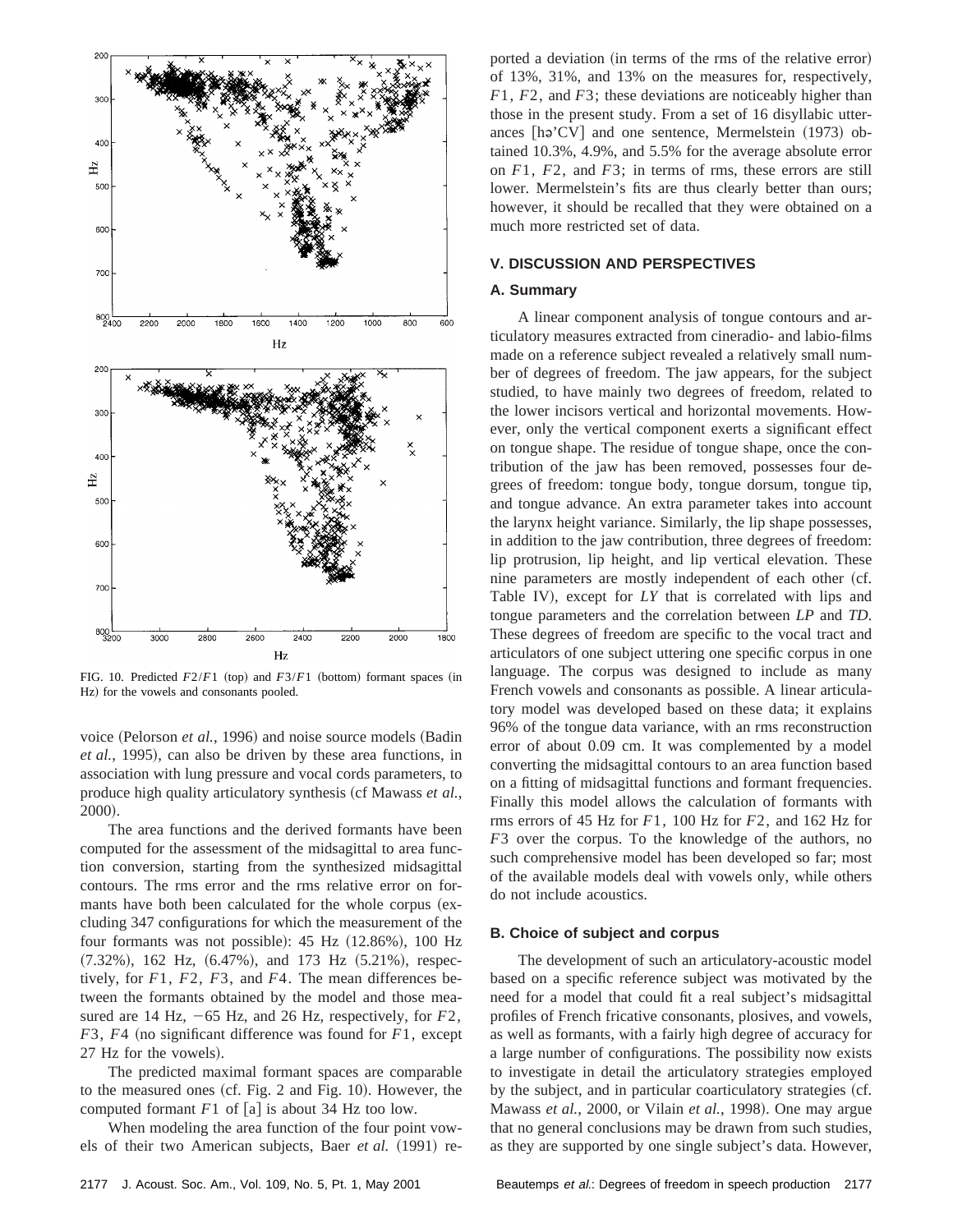we were very much aware of the risk of blurring out clear individual articulatory strategies employed by individual subjects when merging together several subjects' data, and therefore made the choice of a single subject for the present study. Similar analyses are under way for other subjects, in order to determine which features may be considered as general and which ones as more subject-specific (Bailly *et al.*, 1998; Vilain et al., 1998; Engwall and Badin, 1999). These studies will also allow us to investigate the number of degrees of freedom of the jaw involved in speech.

The influence of the number of items used for the linear analysis was studied for the present subject by Badin *et al.*  $(1998)$ ; they found that, by choosing the contour samples, i.e., by selecting only vowel and consonant targets in the initial corpus, an articulatory model was produced that represented the whole corpus data with an accuracy close to that obtained when the full model based on the whole corpus was used. More specifically, they showed that the data reconstruction error, computed as the rms error of the abscissa of the tongue contour along each grid line for the 1222 images of the available corpus of midsagittal contours, was 0.09 cm, 0.11 cm, and 0.17 cm when the model was elaborated using, respectively, 1222, 20, and 8 configurations. This justifies the elaboration of models from a much lower number of articulations, and thus, in particular, the use of MRI images instead of x-ray images.

# **C. Comparison of the degrees of freedom found in other studies**

Degrees of freedom are clearly subject and corpusdependent but their number and their definition are closely related to the method used to explain the whole data set variance. The linear component analysis used by Maeda  $(1979, 1990)$  is sometimes referred to as a two-way factor analysis of the variance, where one mode corresponds to the predictors and the other one to the matrix of coefficients of the linear combinations. Using this principle, Maeda (1979) extracted one loading factor for the jaw, and three for the residual midsagittal tongue data to explain 98% of the variance for a corpus made of 400 frames of  $[pV_1CV_2]$  ([aiu] and [dg]) sequences uttered by one subject. In an extended corpus of 519 frames corresponding to 10 French sentences, three supplementary components were obtained for the lips including the frontal lip-opening shapes, and four tongue degrees of freedom explaining 88% of the variance (Maeda, 1990). Finally, for these data, Sanguineti *et al.* (1998) imposed two degrees of freedom for the jaw (protrusion and rotation), and one for the larynx, and obtained three other degrees of freedom for the tongue residue from a similar analysis in the so-called  $\lambda$ -space.

The PARAFAC method (Harshman *et al.*, 1977; Nix *et al.*, 1996; Hoole, 1999) is a three-way factor generalization where the third mode corresponds to linear coefficients that account for differences between subjects. Harshman *et al.* (1977) derived two components for the description of representative midsagittal tongue and lip shapes of ten English vowels uttered by five subjects. Hoole (1999) proposed a two-factor PARAFAC model of the German vowels in a symmetrical stop consonant context, plus an additional PCA component to capture the subject-specific nonvocalic behavior of the tongue. More recently, Hoole *et al.* (2000) extracted a two-factor PARAFAC solution that explained 90% of the variance from a set of MRI midsagittal tongue contours measured during the production of seven German vowels by nine speakers. The first component captured the dimension low-back to high-front, and the second was associated with the mid-front to high-back motion. The complex effect of the first component can be decomposed in a co-variation of *JH* and *TB*, the second component being related to *TD*. Ultimately, and to the knowledge of the authors, no analysis based on the PARAFAC method has been realized with an imposed jaw component. To conclude, no analysis based on PARAFAC principles has shown success in explaining the large and phonetically varied data obtained from multiple speakers.

Bailly *et al.* (1998) studied the synergy between tongue and jaw for three subjects, including the present reference subject. They found that the two other subjects used a fairly strong synergy: the amplitude of the tongue movements measured at the tip and at the root that were correlated with jaw movements were about twice as large as might be expected from the simple mechanical carrying effect of the jaw. In other words, the jaw and the tongue shared the execution of the tongue movements. The present subject does not use this synergy: the tongue is not so active, and appears to be passively carried by the jaw. However, all three subjects' articulators had qualitatively the same degrees of freedom. This synergy is still a crucial issue for understanding coarticulation strategies.

# **D. Perspectives**

The principles of this work have been duplicated for the modeling of Swedish midsagittal tongue shapes (Engwall and Badin, 1999). Over 90% of the variance is explained by the four tongue degrees of freedom *JH*, *TB*, *TD*, and *TT*.

One of the main issues in the analysis of speech degrees of freedom is the possibility to build a linear articulatory model that takes into account the redundant feature of the articulators shapes. For instance, it can help to reconstruct complete tongue shapes from a reduced number of articulatory measurement points, such as those provided by electromagnetic articulometry. Badin *et al.* (1997) used the present model to retrieve, from one coil on the lower incisor and three coils on the tongue of the reference subject, the tongue shape as well as the articulatory control parameters *JH*, *TB*, *TD*, *TT*, and *TA* with a fairly good accuracy. This may be useful for investigating speech coarticulation and synergetic strategies (cf., e.g., Vilain *et al.*, 1998), for testing hypotheses of the Frame/Content concept in the child's language development (Vilain *et al.*, 1999), or evaluating the adaptability of speech articulation to various linguistic tasks and environmental conditions such as changes illustrated by the Lombard reflect (Beautemps *et al.*, 1999).

The present articulatory-acoustic model can also be used to derive, by inversion, articulatory control parameters from formants measured in other utterances produced by the same subject (Mawass *et al.*, 2000). These data, in conjunction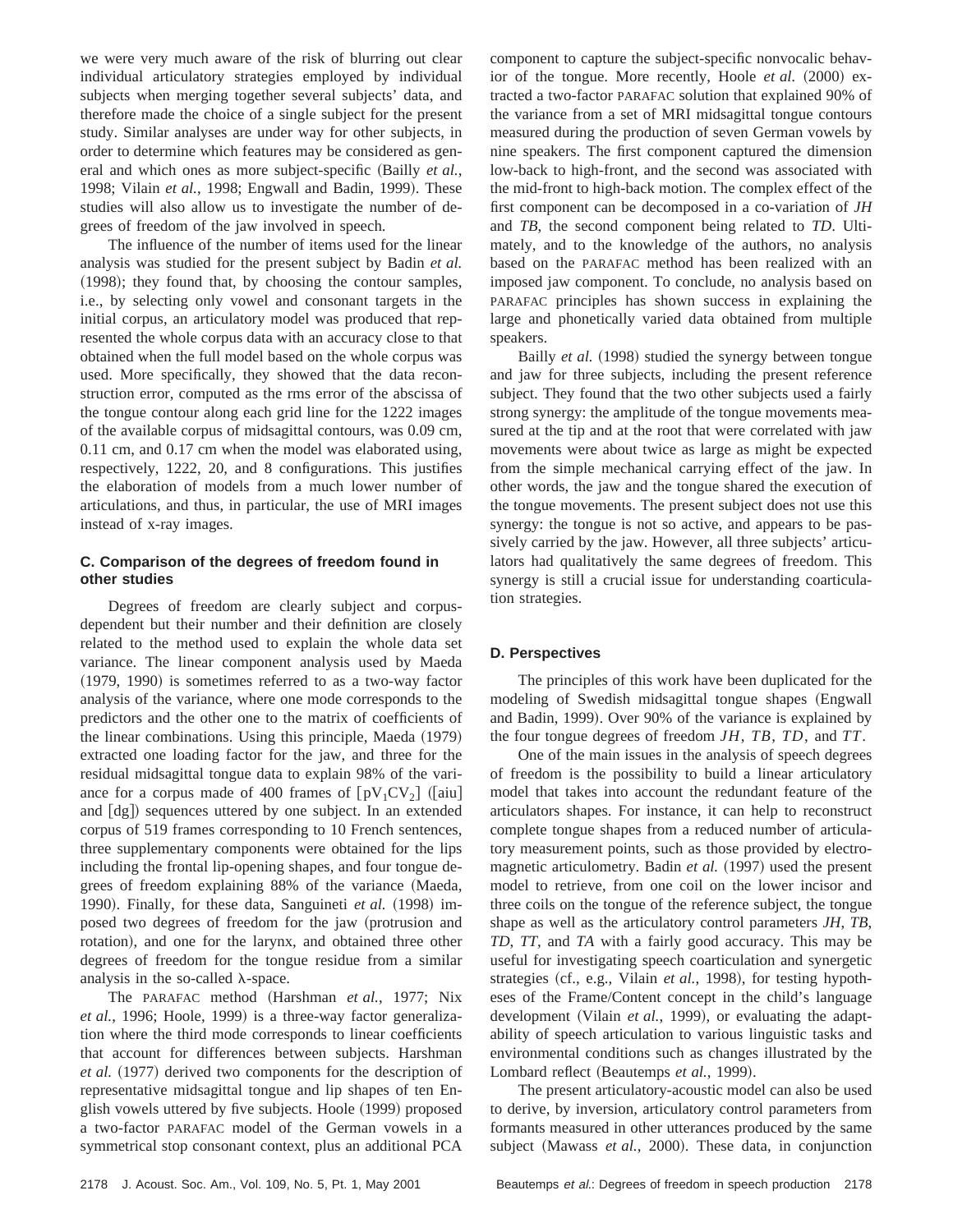with aerodynamic data obtained for the same subject, have been used for the articulatory synthesis of French fricatives (Mawass *et al.*, 2000).

Another extension of the present study is the third dimension. 3-D MRI images have been recorded for the same subject, and a 3-D linear articulatory model is being developed according to the same approach (Badin *et al.*, 1998, 2000); the new model has been elaborated in such a way that part of its control parameters are identical with those of the present midsagittal model, which opens the possibility of inheriting knowledge already acquired for the midsagittal plane, while acquiring new features such as the capability of producing lateral consonants. Finally, the modeling of the velum from MRI midsagittal data should complement the present model.

#### **ACKNOWLEDGMENTS**

This work has been partially funded by the European Community (ESPRIT/BR project *Speech Maps* No. 6975), and by the Rhône-Alpes Agency for Social and Human Sciences (ARASSH) (project "A Virtual Talking Head: Data and models in speech production''). It has benefited from the valuable help of many people to whom the authors are very much indebted: Bernard Gabioud (who initiated a part of this work in the framework of the *Speech Maps* project), Tahar Lallouache (for the lip measurements), Shinji Maeda (for the initial version of the contour edition program, and more importantly for having largely inspired this work), Gilbert Brock, Péla Simon, and Jean-Pierre Zerling (for their expertise on cineradiography), Agnes Hennel (for access to the cineradiography equipment at the Strasbourg Schiltigheim Hospital), Thierry Guiard-Marigny and the late Christian Benoît (for their help on data gathering and processing), Christian Abry (for many stimulating discussions), Marija Tabain (for polishing our French English), as well as many other colleagues at ICP, Grenoble. We have also greatly appreciated the pertinent comments and careful editorial advice of Anders Löfqvist and two anonymous reviewers.

<sup>1</sup>Note that *TngTip* is identical to the last point of the tongue contour abscissa vector.

- Abry, C., Badin, P., and Scully, C. (1994). "Sound-to-gesture inversion in speech: The *Speech Maps* approach,'' in *Advanced Speech Applications*, edited by K. Varghese, S. Pfleger, and J. P. Lefèvre (Springer, Berlin), pp. 182–196.
- Badin, P., Baricchi, E., and Vilain, A. (1997). "Determining tongue articulation: from discrete fleshpoints to continuous shadow,'' in *Proceedings of the 5th EuroSpeech Conference* (University of Patras, Wire Communication Laboratory, Patras, Greece), Vol. 1, pp. 47–50.
- Badin, P., Mawass, K., and Castelli, E. (1995). "A model of frication noise source based on data from fricative consonants in vowel context,'' in *Proceedings of the 13th International Congress of Phonetic Sciences,* edited by K. Elenius and P. Branderud (Arne Strömbergs Grafiska Press, Stockholm, Sweden), Vol. 2, pp. 202-205.
- Badin, P., Bailly, G., Raybaudi, M., and Segebarth, C. ~**1998**!. ''A threedimensional linear articulatory model based on MRI data,'' in *Proceedings of the Third ESCA/COCOSDA International Workshop on Speech Synthesis* (Jenolan Caves, Australia), pp. 249-254.
- Badin P., Motoki, K., Miki, N., Ritterhaus, D., and Lallouache, T. M. ~**1994a**!. ''Some geometric and acoustic properties of the lip horn,'' J. Acoust. Soc. Jpn. (E) **15**, 243–253.
- Badin, P., Borel, P., Bailly, G., Revéret, L., Baciu, M., and Segebarth, C. ~**2000**!. ''Towards an audiovisual virtual talking head: 3D articulatory modeling of tongue, lips and face based on MRI and video images,'' in *Proceedings of the 5th Seminar on Speech Production: Models and Data & CREST Workshop on Models of Speech Production: Motor Planning* and Articulatory Modelling (Kloster Seeon, Germany), pp. 261-264.
- Badin, P., and Fant, G. (1984). "Notes on vocal tract computation," Speech Transmission Laboratory—Quarterly Progress Status Report Vol. 2-3/ 1984, pp. 53–108.
- Badin, P., Shadle, C. H., Pham Thi Ngoc, Y., Carter, J. N., Chiu, W., Scully, C., and Stromberg, K. (1994b). "Frication and aspiration noise sources: contribution of experimental data to articulatory synthesis,'' in *Proceedings of the 3rd International Conference on Spoken Language Processing* edited by Mike Edington (Yokohama, Japan), Vol. 1, pp. 163-166.
- Baer, T., Gore, J. C., Gracco, L. C., and Nye, P. W. ~**1991**!. ''Analysis of vocal tract shape and dimensions using magnetic resonance imaging: Vowels,'' J. Acoust. Soc. Am. **90**, 799–828.
- Bailly, G. (1993). "Resonances as possible representations of speech in the auditory-to-articulatory transform,'' in *Proceedings of the 3rd Eurospeech Conference on Speech Communication and Technology* (Berlin), Vol. 3, pp. 1511–1514.
- Bailly, G., Badin, P., and Vilain, A. (1998). "Synergy between jaw and lips/tongue movements: Consequences in articulatory modelling,'' in *Proceedings of the 5th International Conference on Spoken Language Processing*, edited by R. H. Mannell, J. Robert-Ribes, and E. Vatikiotis-Bateson (Australian Speech Science and Technology Association, Inc., Sydney, Australia), Vol. 5, pp. 1859-1862.
- Bailly, G., Castelli, E., and Gabioud, B. (1994). "Building prototypes for articulatory speech synthesis,'' in *Proceedings of the 2nd ESCA/IEEE Workshop on Speech Synthesis* (New York), pp. 9–12.
- Beautemps, D., Badin, P., and Laboissiere, R. (1995). "Deriving vocal-tract area functions from midsagittal profiles and formant frequencies: A new model for vowels and fricative consonants based on experimental data,'' Speech Commun. **16**, 27–47.
- Beautemps, D., Borel, P., and Manolios, S. ~**1999**!. ''Hyper-articulated speech: Auditory and visual intelligibility,'' in *Proceedings of the 6th European Conference on Speech Communication and Technology*, Vol. 1 (Budapest, Hungary), pp. 109–112, September 1999.
- Beautemps, D., Badin, P., Bailly, G., Galván, A., and Laboissière, R. (1996). "Evaluation of an articulatory-acoustic model based on a reference subject," in *Proceedings of the 4th Speech Production Seminar* (Autrans, France), pp.  $45-48$ .
- Boë, L. J., Gabioud, B., Schwartz, J. L., and Vallée, N. (1995). ''Towards the unification of vowel spaces,'' in *Proceedings of the XIIIth International Congress of Phonetic Sciences*, edited by K. Elenius and P. Branderud (Arne Strombergs Grafiska Press, Stockholm, Sweden), Vol. 4, pp. 582–585.
- Bothorel, A., Simon, P., Wioland, F., and Zerling, J. P. (1986). "Cineradiographie des voyelles et consonnes du francais [Cineradiography of vowels and consonants in French]," Trav. de l'Inst. de Phonétique de Strasbourg, 296 pp.
- Coker, C., and Fujimura, O. (1966). "Model for specification of the vocaltract area function,'' J. Acoust. Soc. Am. **40**, 1271.
- Dang, J., and Honda, K. (1998). "Speech production of vowel sequences using a physiological articulatory model,'' in *Proceedings of the 5th International Conference on Spoken Language Processing,* edited by Robert H. Mannell and Jordi Robert-Ribes, Vol. 5 (Sydney, Australia R.H.), pp. 1767–1770.
- Demolin, D., Giovanni, A., Hassid, S., Heim, C., Lecuit, V., and Soquet, A. ~**1997**!. ''Direct and indirect measurements of subglottic pressure,'' *Proceedings of Larynx 97* (Marseille, France), pp. 69–72.
- Djéradi, A., Guérin, B., Badin, P., and Perrier, P. (1991). "Measurement of the acoustic transfer function of the vocal tract: a fast and accurate method,'' J. Phonetics **19**, 387–395.
- Edwards, J., and Harris, K. S.  $(1990)$ . "Rotation and translation of the jaw during speech,'' J. Speech Hear. Res. **33**, 550–562.
- Engwall, O., and Badin, P. (1999). "Collecting and analyzing two- and three-dimensional MRI data for Swedish," Tal Musik Hörsel, Quarterly Progress Status Report, Stockholm Vol. 3-4, pp. 11–38.
- Fowler, C. A., and Saltzman, E. (1993). "Coordination and coarticulation in speech production,'' Language and Speech **36**, 171–195.
- Fromkin, V. A. (1964). "Lip positions in American English vowels," Language and Speech **7**, 215–225 .
- Gabioud, B. (1994). "Articulatory models in speech synthesis," in *Funda*-